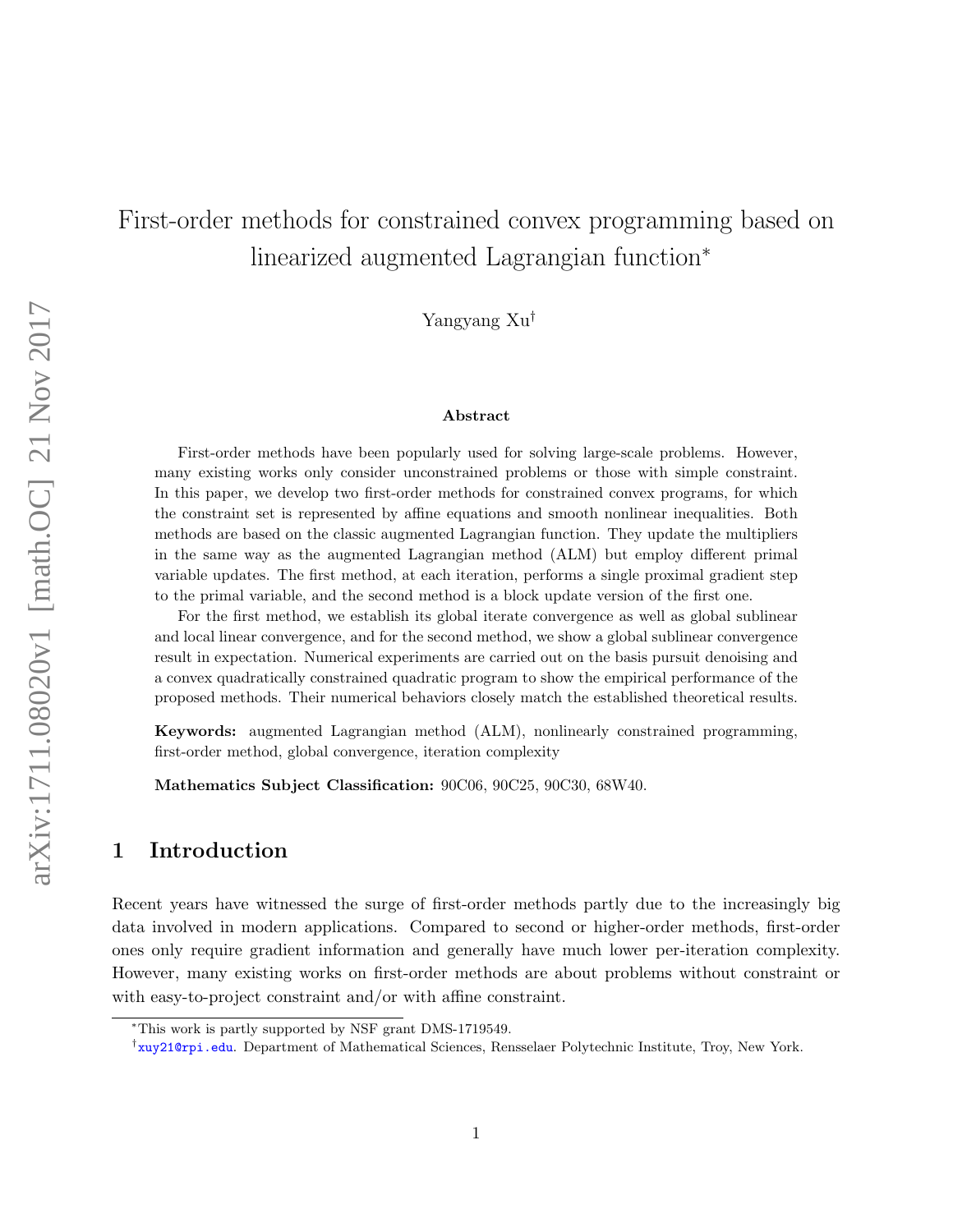<span id="page-1-2"></span>In this paper, we consider the generally constrained convex programming

<span id="page-1-0"></span>
$$
\min_{x} f_0(x) \equiv g(x) + h(x), \text{ s.t. } Ax = b, \ f_j(x) \le 0, j = 1, \dots, m,
$$
\n(1)

where g and  $f_j$  for  $j = 1, ..., m$  are convex and Lipschitz differentiable functions, and h is a proper closed convex (possibly nondifferentiable) function. For practical efficiency of our algorithms, we will assume  $h$  to be simple in the sense that its proximal mapping is easy to compute. However, our convergence results do not require this assumption.

Applications that can be formulated into [\(1\)](#page-1-0) appear in many areas including operations research, statistics, machine learning, engineering, just to name a few. Towards finding a solution to [\(1\)](#page-1-0), we design algorithms that only need zeroth and first-order information of g and  $f_i$ ,  $j = 1, \ldots, m$ , and the proximal mapping of h.

### 1.1 Augmented Lagrangian method

Our algorithms are based on augmented Lagrangian function of [\(1\)](#page-1-0). In the literature, there are several different augmented Lagrangian functions (see [\[1\]](#page-27-0) for example), and we use the classic one. Let

$$
\psi_{\beta}(u,v) = \begin{cases} uv + \frac{\beta}{2}u^2, & \text{if } \beta u + v \ge 0, \\ -\frac{v^2}{2\beta}, & \text{if } \beta u + v < 0, \end{cases}
$$

and

$$
\Psi_{\beta}(x,z) = \sum_{j=1}^{m} \psi_{\beta}(f_j(x), z_j).
$$

Then the classic augmented Lagrangian function of [\(1\)](#page-1-0) is

$$
\mathcal{L}_{\beta}(x, y, z) = g(x) + h(x) + y^{\top} (Ax - b) + \frac{\beta}{2} \|Ax - b\|^2 + \Psi_{\beta}(x, z),
$$
\n(2)

where y and z are Lagrangian multipliers, and  $\beta > 0$  is the penalty parameter.

The augmented Lagrangian method (ALM) for  $(1)$ , at each iteration, renews x-variable by minimizing  $\mathcal{L}_{\beta}$  with respect to x while y and z are fixed and then perform an augmented dual gradient ascent update to the multipliers  $y$  and  $z$ , namely,

<span id="page-1-1"></span>
$$
x^{k+1} \in \arg\min_{x} \mathcal{L}_{\beta}(x, y^k, z^k),\tag{3a}
$$

$$
y^{k+1} = y^k + \rho_y \nabla_y \mathcal{L}_\beta(x^{k+1}, y^k, z^k),\tag{3b}
$$

$$
z^{k+1} = z^k + \rho_z \nabla_z \mathcal{L}_\beta(x^{k+1}, y^k, z^k). \tag{3c}
$$

In general, it is difficult to solve the x-subproblem exactly or to a high accuracy. In one recent work  $[19]$ , we show that if  $(3a)$  is solved to a certain error tolerance, a global sublinear convergence of the inexact ALM can be established. In this work, we propose to perform one single proximal gradient update to  $(3a)$ , and a sublinear convergence can still be shown.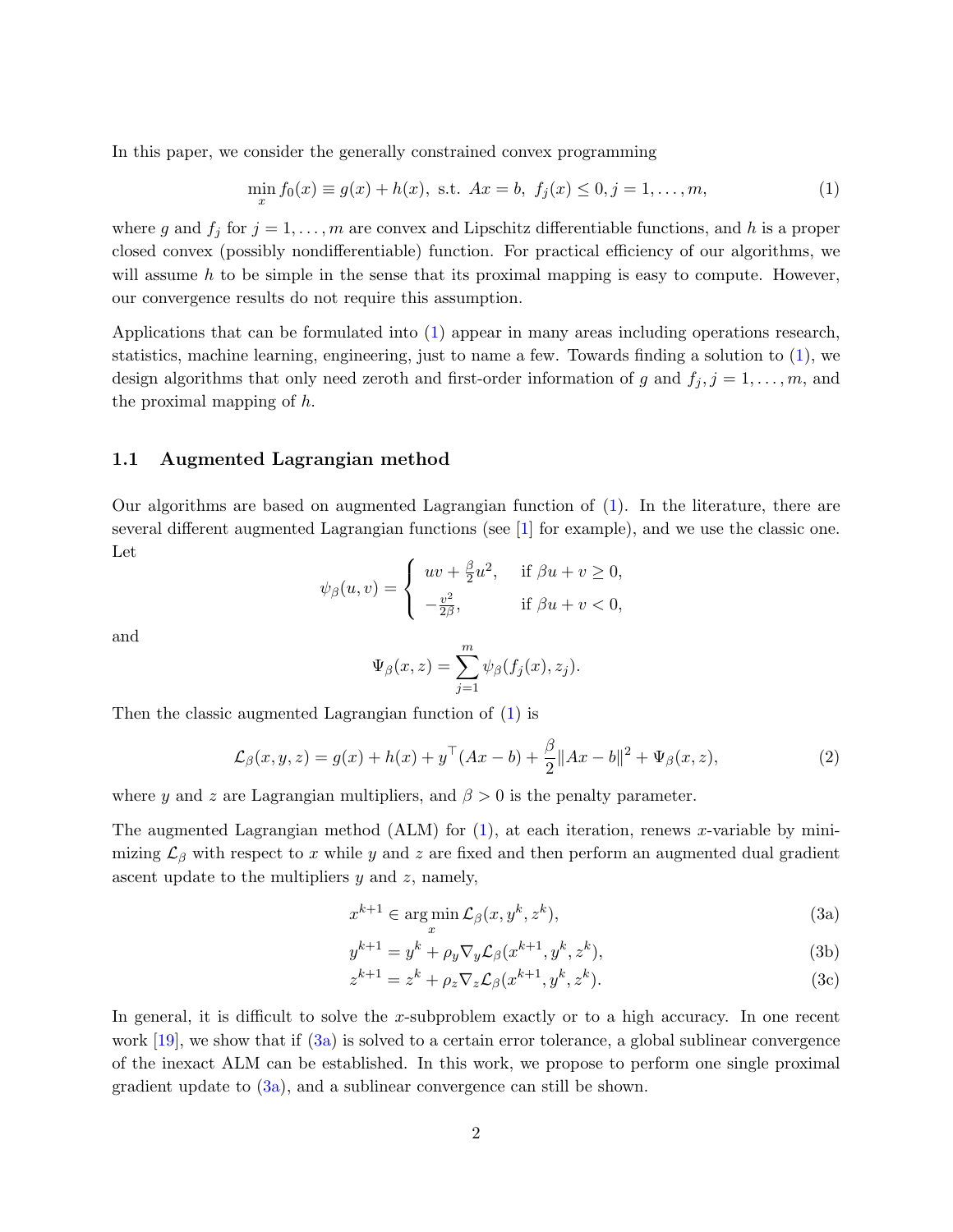### <span id="page-2-0"></span>1.2 Related work

ALM has been popularly used to solve constrained optimization problems; see books [\[2,](#page-27-1)[3\]](#page-27-2). However, most works on first-order methods in the ALM framework consider affinely constrained problems, and only a few study the methods for generally constrained problems in the form of [\(1\)](#page-1-0). We review these works below.

For smooth affinely constrained convex programs, [\[10\]](#page-28-1) analyzes the iteration complexity of an inexact ALM, where each primal subproblem is approximately solved by Nesterov's optimal first-order method [\[14\]](#page-28-2). It shows that to reach an  $\varepsilon$ -optimal solution (see Definition [1.1](#page-3-0) below),  $O(\varepsilon^{-\frac{7}{4}})$ gradient evaluations are sufficient. In addition, it shows that  $O(\varepsilon^{-1}|\log \varepsilon|)$  gradient evaluations can guarantee an  $\varepsilon$ -optimal solution by an inexact proximal ALM. Although the number of gradient evaluations is not explicitly given, [\[11,](#page-28-3) [12\]](#page-28-4) also consider inexact ALM. They specify the accuracy that each primal subproblem need be solved to and estimate the outer iteration complexity of the inexact ALM. Within the ALM framework, [\[17\]](#page-28-5) perform a single proximal gradient update to primal variable at each iteration and establish  $O(\varepsilon^{-1})$  complexity result to have an  $\varepsilon$ -optimal solution for affinely constrained composite convex programs. This linearized ALM also appears as a special case of the methods in [\[5](#page-27-3)[–7,](#page-27-4) [9,](#page-27-5) [20\]](#page-28-6), which perform Gauss-Seidel or randomized block coordinate update to the primal variable in the ALM framework.

Towards finding solutions of general saddle-point problems, [\[13\]](#page-28-7) gives a subgradient method. If both primal and dual constraint sets are compact, the method has  $O(1/\sqrt{k})$  convergence rate in terms of primal-dual gap, where  $k$  is the number of iterations. It also discusses how to apply the subgradient method to convex optimization problems with nonlinear inequality constraint. On smooth constrained convex problems, [\[21\]](#page-28-8) proposes a primal-dual type first-order method (see [\(69\)](#page-25-0) in section [6.2\)](#page-25-1). Assuming compactness of the constraint set, it establishes  $O(\varepsilon^{-1})$  iteration complexity result to produce an  $\varepsilon$ -optimal solution. Recently, [\[19\]](#page-28-0) studies an inexact ALM for [\(1\)](#page-1-0) and proposes to use Nesterov's optimal first-order method to approximately solve each xsubproblem. When the constraint set is bounded, it shows that nearly  $O(\varepsilon^{-\frac{3}{2}})$  gradient evaluations suffice to obtain an  $\varepsilon$ -optimal solution, and for the smooth case, the result can be improved to  $O(\varepsilon^{-1}|\log \varepsilon|)$ . Compared to these works, our iteration complexity results will be better under weaker assumptions.

### 1.3 Contributions

This paper mainly makes the following contributions.

• We propose a first-order method, named LALM, for solving composite convex problems with both affine equality and smooth nonlinear inequality constraints. The method is based on proximal linearization of the classic augmented Lagrangian function. Under mild assumptions, we show global iterate sequence convergence of LALM to a primal-dual optimal solution.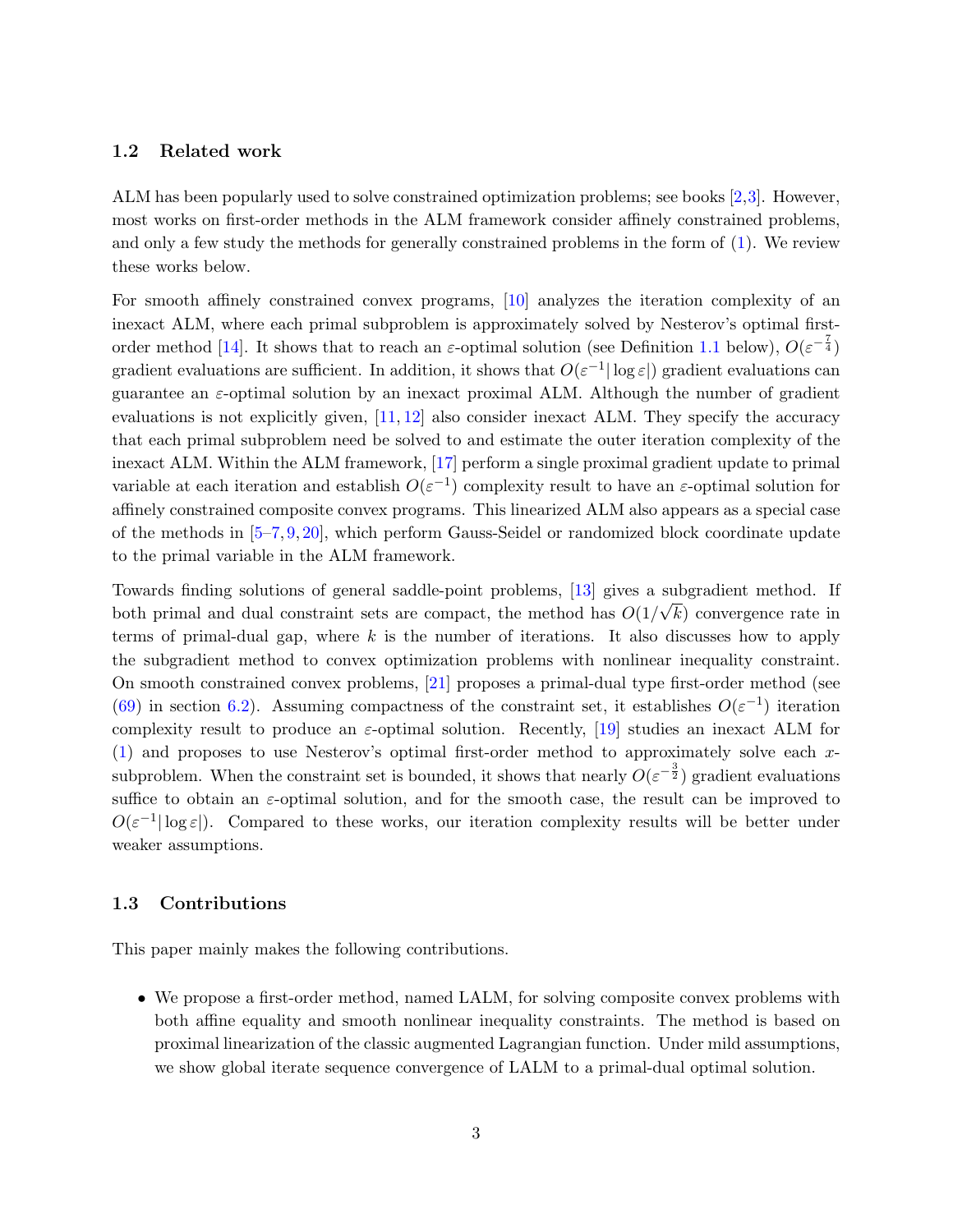- Also, we analyze the iteration complexity of the proposed method. We show that to reach an  $\varepsilon$ -optimal solution,  $O(\varepsilon^{-1})$  gradient evaluations are sufficient. In addition, we establish its local linear convergence by assuming the existence of a non-degenerate primal-dual solution and positive definiteness of Hessian of the augmented Lagrangian function near the nondegenerate primal-dual solution.
- Furthermore, as the problem has the so-called coordinate friendly structure, we propose a block update version of LALM. At each iteration, the method renews a single block coordinate while keeping all the other coordinates unchanged and then immediately performs an update to dual variables. We show that in expectation, an  $\varepsilon$ -optimal solution can be obtained by  $O(\varepsilon^{-1})$  gradient evaluations.
- We implement LALM and its block update version and apply them to the basis pursuit denoising problem and a quadratically constrained quadratic program. On both problems, we notice better performance of the block-LALM in terms of iteration number. In addition, when the iterate is far away from optimality, sublinear convergence is observed, and while the iterate approaches to optimality, both methods converge linearly.

### 1.4 Notation and organization

We focus on finite-dimensional Euclidean space, but our analysis can be directly extended to a Hilbert space. We use  $[m]$  as the set  $\{1, 2, \ldots, m\}$ , and  $[a]_+ = \max(0, a)$  denotes the positive part of a real number a. We use I as the identity matrix. Given a symmetric positive definite (SPD) matrix P, we define  $||x||_P = \sqrt{x^T P x}$ , and if  $P = I$ , we simply write it as  $||x||$ . Also, given a nonnegative vector  $\ell = [\ell_1, \ldots, \ell_n] \in \mathbb{R}^n$ , we define  $||x||_{\ell}^2 = \sum_{i=1}^n \ell_i ||x_i||^2$  if x is partitioned into n blocks  $(x_1, \ldots, x_n)$ . For any convex function  $f(x)$ , we use  $\nabla f(x)$  as its subgradient and  $\partial f(x)$ the subdifferential of f at x, i.e., the set of all subgradients at x. When f is differentiable,  $\nabla f(x)$ coincides with the gradient of f, and we simply write it to  $\nabla f(x)$ . The indicator function of a set X is defined as  $\iota_{\mathcal{X}}(x) = 0$  if  $x \in \mathcal{X}$  and  $+\infty$  otherwise.  $B_{\gamma}(x)$  represents a ball with radius  $\gamma$  and center x.  $\mathbb{E}_{i_k}$  denotes the expectation about  $i_k$  conditioned on all previous history.

For ease of notation, we use w as the triple  $(x, y, z)$  and denote the smooth part of  $\mathcal{L}_{\beta}$  as

$$
F_{\beta}(w) = \mathcal{L}_{\beta}(w) - h(x).
$$

In addition, we define

<span id="page-3-1"></span>
$$
\Phi(\bar{x}; x, y, z) = f_0(\bar{x}) - f_0(x) + y^\top (A\bar{x} - b) + \sum_{j=1}^m z_j f_j(\bar{x}).
$$
\n(4)

<span id="page-3-0"></span>**Definition 1.1** ( $\varepsilon$ -optimal solution) Let  $f_0^*$  be the optimal value of [\(1\)](#page-1-0). We call  $\bar{x}$  an  $\varepsilon$ -optimal solution to [\(1\)](#page-1-0) if

$$
|f_0(\bar{x}) - f_0^*| \le \varepsilon, \quad ||A\bar{x} - b|| + \sum_{j=1}^m [f_j(\bar{x})]_+ \le \varepsilon.
$$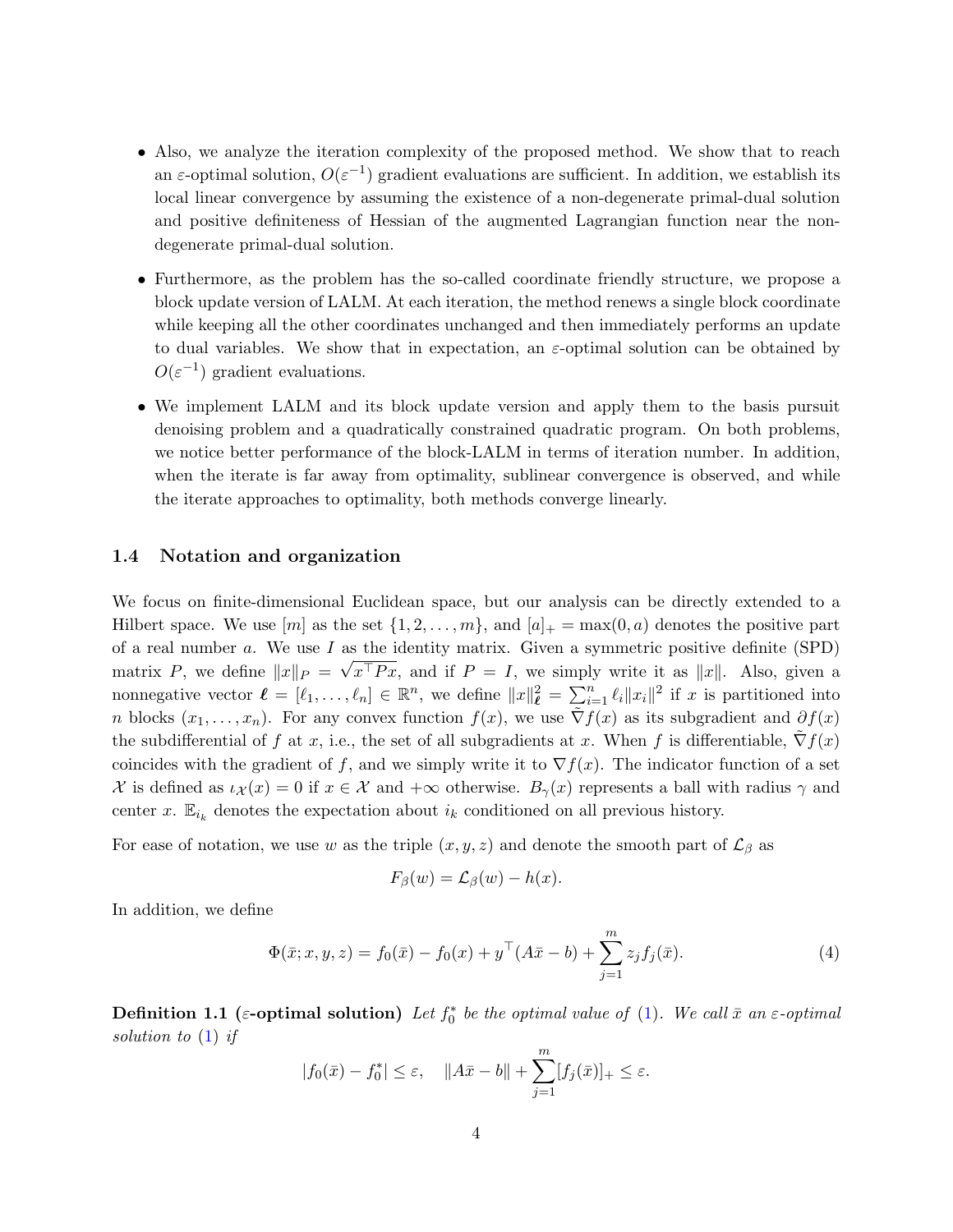Organization. The rest of the paper is organized as follows. Section [2](#page-4-0) gives several technical results that will be used to prove our main theorems. We propose a linearized ALM for [\(1\)](#page-1-0) in section [3](#page-6-0) and a block linearized ALM in section [4.](#page-16-0) Convergence results are also given. In section [5,](#page-22-0) we discuss a few applications and how the proposed methods can be applied. Numerical results are given in section [6,](#page-24-0) and finally section [7](#page-27-6) concludes the paper.

### <span id="page-4-0"></span>2 Technical assumptions and preliminary results

A point  $w = (x, y, z)$  satisfies the Karush-Kuhn-Tucker (KKT) conditions for [\(1\)](#page-1-0) if

$$
0 \in \nabla g(x) + \partial h(x) + A^{\top} y + \sum_{j=1}^{m} z_j \nabla f_j(x), \tag{5a}
$$

<span id="page-4-7"></span><span id="page-4-6"></span><span id="page-4-5"></span><span id="page-4-4"></span><span id="page-4-1"></span>
$$
Ax = b,\tag{5b}
$$

$$
z_j \ge 0, \ f_j(x) \le 0, \ z_j f_j(x) = 0, \forall j \in [m]. \tag{5c}
$$

If  $w$  satisfies the above conditions, we call it a KKT point. For convex programs, the conditions in [\(5\)](#page-4-1) are sufficient for x to be an optimal solution of [\(1\)](#page-1-0). If a certain qualification condition (e.g., the Slater condition) holds, they are also necessary.

### 2.1 Technical assumptions

Throughout the paper, we assume the existence of a KKT point.

Assumption 1 There exists a point  $w^* = (x^*, y^*, z^*)$  satisfying the KKT conditions in [\(5\)](#page-4-1).

Under the above assumption, it follows from the convexity of  $f_0$  that

<span id="page-4-3"></span><span id="page-4-2"></span>
$$
\Phi(x; w^*) \ge 0, \forall x,\tag{6}
$$

where  $\Phi$  is defined in [\(4\)](#page-3-1).

In addition, we make the following assumption, which holds if  $dom(h)$  is bounded.

**Assumption 2** There are constants  $L_g, L_1, \ldots, L_m$  and  $B_1, \ldots, B_m$  such that

$$
\|\nabla g(\hat{x}) - \nabla g(\tilde{x})\| \le L_g \|\hat{x} - \tilde{x}\|, \forall \hat{x}, \tilde{x} \in \text{dom}(h),\tag{7}
$$

$$
\|\nabla f_j(\hat{x}) - \nabla f_j(\tilde{x})\| \le L_j \|\hat{x} - \tilde{x}\|, \forall \hat{x}, \tilde{x} \in \text{dom}(h), \forall j \in [m],
$$
\n(8)

$$
\|\nabla f_j(x)\| \le B_j, \forall x \in \text{dom}(h), \forall j \in [m].\tag{9}
$$

From the mid-point theorem, the boundedness of  $\nabla f_j$  implies the Lipschitz continuity of  $f_j$ , i.e.,

$$
|f_j(\hat{x}) - f_j(\tilde{x})| \le B_j \|\hat{x} - \tilde{x}\|, \forall \hat{x}, \tilde{x} \in \text{dom}(h), \forall j \in [m]. \tag{10}
$$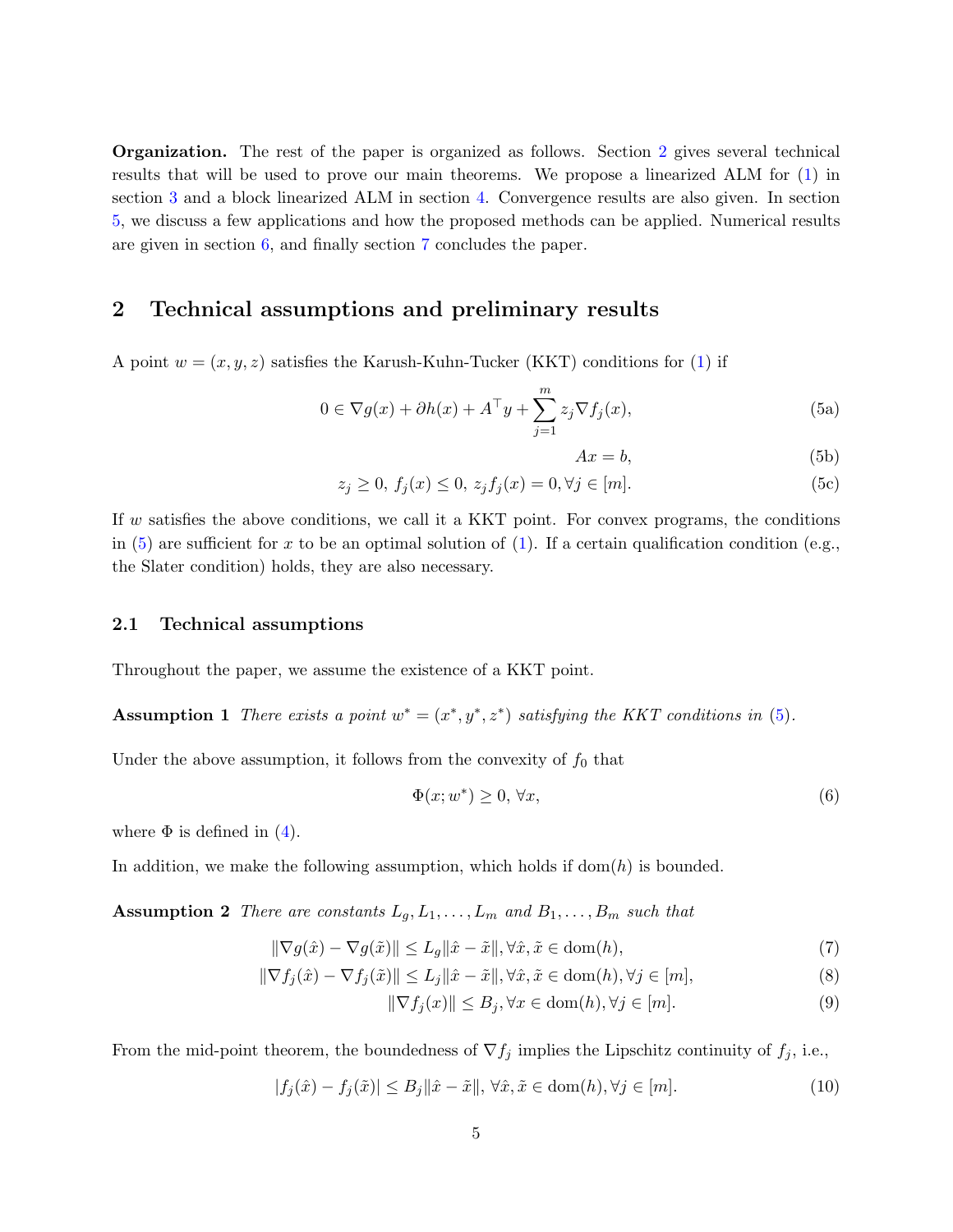### 2.2 Preparatory lemmas

In this subsection, we give several lemmas that will be used multiple times in our convergence analysis. First we show the Lipschitz continuity of  $\nabla_x \Psi(w)$  with respect to x.

Lemma 2.1 Under Assumption [2,](#page-4-2) we have

<span id="page-5-0"></span>
$$
\|\nabla_x \Psi(\hat{x}, z) - \nabla_x \Psi(x, z)\| \le L_\Psi(x, z) \|\hat{x} - x\|, \forall \hat{x}, x, z,
$$
\n(11)

where

<span id="page-5-3"></span><span id="page-5-2"></span>
$$
L_{\Psi}(x,z) = \sum_{j=1}^{m} \left( \beta B_j^2 + L_j \left[ \beta f_j(x) + z_j \right]_+ \right)
$$
 (12)

*Proof.* First we notice that  $\frac{\partial}{\partial u} \psi_{\beta}(u, v) = [\beta u + v]_+$ , and thus for any v,

<span id="page-5-4"></span>
$$
\left|\frac{\partial}{\partial u}\psi_{\beta}(\hat{u},v) - \frac{\partial}{\partial u}\psi_{\beta}(\tilde{u},v)\right| \leq \beta|\hat{u}-\tilde{u}|, \forall \hat{u}, \tilde{u}.
$$

Let  $h_j(x, z_j) = \psi_\beta(f_j(x), z_j), j = 1, ..., m$ . Then

$$
\|\nabla_x h_j(\hat{x}, z_j) - \nabla_x h_j(x, z_j)\| \n= \|\frac{\partial}{\partial u}\psi_\beta(f_j(\hat{x}), z_j)\nabla f_j(\hat{x}) - \frac{\partial}{\partial u}\psi_\beta(f_j(x), z_j)\nabla f_j(x)\| \n\leq \|\frac{\partial}{\partial u}\psi_\beta(f_j(\hat{x}), z_j)\nabla f_j(\hat{x}) - \frac{\partial}{\partial u}\psi_\beta(f_j(x), z_j)\nabla f_j(\hat{x})\| \n+ \|\frac{\partial}{\partial u}\psi_\beta(f_j(x), z_j)\nabla f_j(\hat{x}) - \frac{\partial}{\partial u}\psi_\beta(f_j(x), z_j)\nabla f_j(x)\| \n\leq \beta|f_j(\hat{x}) - f_j(x)| \cdot \|\nabla f_j(\hat{x})\| + \|\frac{\partial}{\partial u}\psi_\beta(f_j(x), z_j)\| \cdot \|\nabla f_j(\hat{x}) - \nabla f_j(x)\| \n\leq \beta B_j^2 \|\hat{x} - x\| + L_j [\beta f_j(x) + z_j]_+ \cdot \|\hat{x} - x\|.
$$
\n(13)

Hence,

$$
\|\nabla_x \Psi_{\beta}(\hat{x}, z) - \nabla_x \Psi_{\beta}(x, z)\| \le \sum_{j=1}^m \|\nabla_x h_j(\hat{x}, z_j) - \nabla_x h_j(x, z_j)\| \le L_\Psi(x, z) \|\hat{x} - x\|,
$$

which completes the proof.  $\Box$ 

**Remark 2.1** Note that the Lipschitz constant  $L_{\Psi}(x, z)$  in [\(11\)](#page-5-0) depends on the point  $(x, z)$  and is not a universal constant. We will set its value at the iterate of the algorithm. Together with the next lemma, the inequality in  $(11)$  implies that a sufficient progress can be obtained after each x-update.

<span id="page-5-1"></span>**Lemma 2.2** For a continuously differentiable function  $\phi(u)$  and a given v, if  $\|\nabla \phi(u) - \nabla \phi(v)\|$  $L_{\phi}(v)$ ||u − v||, ∀u, then

$$
\phi(u) \le \phi(v) + \langle \nabla \phi(v), u - v \rangle + \frac{L_{\phi}(v)}{2} ||u - v||^2.
$$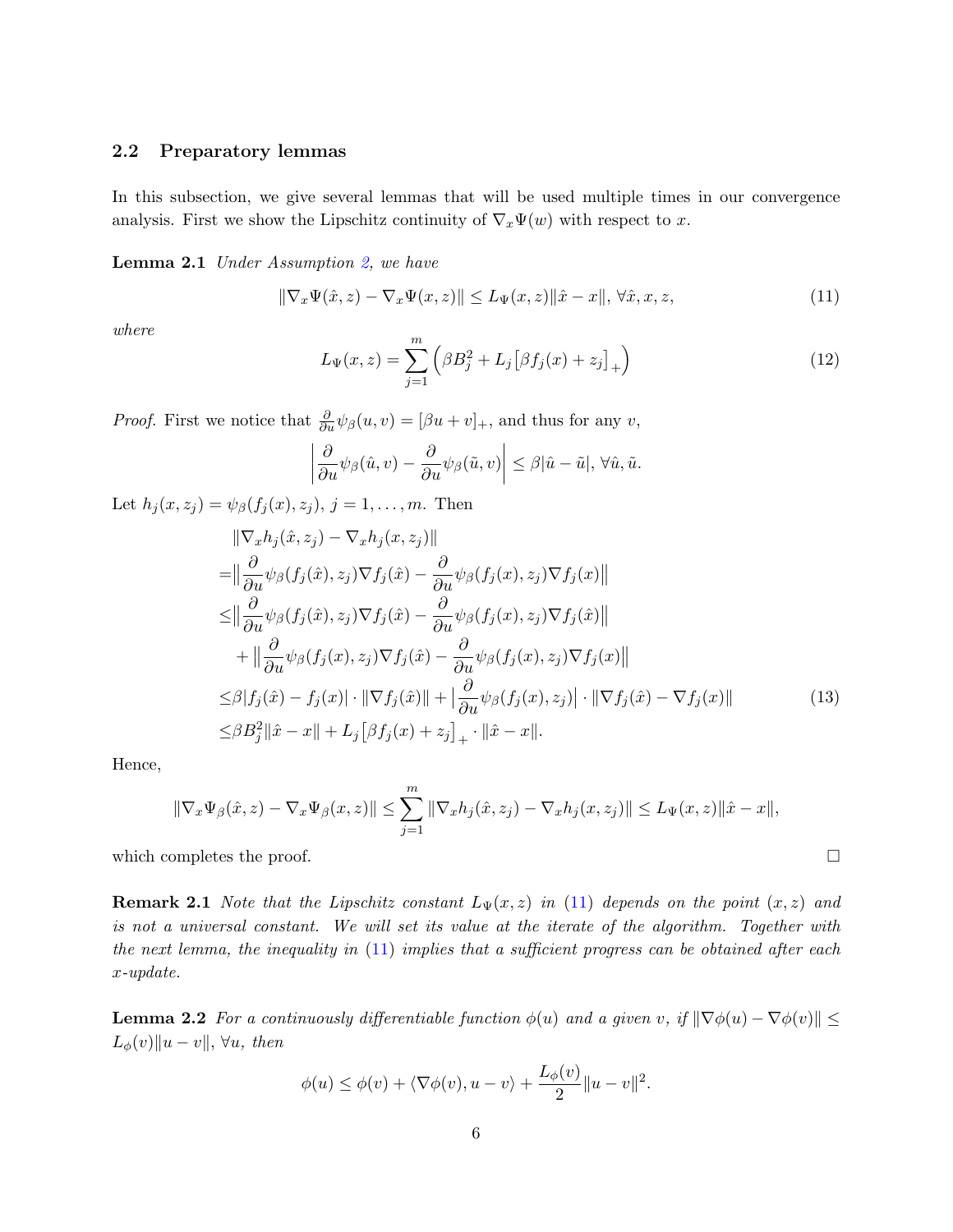<span id="page-6-4"></span>The following result is easy to show (c.f., [\[4,](#page-27-7) Prop. 2.3]). It will be used for establishing iterate convergence of the proposed algorithm.

**Lemma 2.3** Let  $\{P^k\}$  be a sequence of SPD matrices, and there are SPD matrices <u>P</u> and  $\overline{P}$  such that  $\underline{P} \succeq P^k \succeq \overline{P}$ . Let W be a nonempty set. If the sequence  $\{w^k\}$  satisfies

<span id="page-6-1"></span>
$$
||w^{k+1} - w||_{P^{k+1}}^2 \le ||w^k - w||_{P^k}^2, \forall w \in \mathcal{W},
$$

and  $\{w^k\}$  has a cluster point  $\bar{w}$  in W, then  $w^k$  converges to  $\bar{w}$ .

The result below will be used to establish convergence rate of our algorithms. It is similar to a deterministic result in [\[19\]](#page-28-0) and can be shown in the same way. We omit its proof.

**Lemma 2.4** Assume  $(x^*, y^*, z^*)$  is a KKT point of [\(1\)](#page-1-0). Let  $\bar{x}$  be a stochastic point such that for any y and any  $z \geq 0$ ,

<span id="page-6-2"></span>
$$
\mathbb{E}[\Phi(\bar{x}; x^*, y, z)] \le \alpha + c_1 \|y\|^2 + c_2 \|z\|^2,
$$
\n(14)

where  $\alpha$  and  $c_1, c_2$  are nonnegative constants independent of y and z. Then

$$
-\left(\alpha + 4c_1\|y^*\|^2 + 4c_2\sum_{j=1}^m (z_j^*)^2\right) \le \mathbb{E}[f_0(\bar{x}) - f_0(x^*)] \le \alpha,
$$
\n(15)

$$
\mathbb{E}||A\bar{x} - b|| + \sum_{j=1}^{m} \mathbb{E}[f_j(\bar{x})]_+ \leq \alpha + c_1 \left(1 + ||y^*||\right)^2 + c_2 \sum_{j=1}^{m} \left(1 + z_j^*\right)^2. \tag{16}
$$

### <span id="page-6-0"></span>3 Linearized augmented Lagrangian method

In this section, we propose a linearized augmented Lagrangian method (LALM). Different from the step in  $(3a)$ , it updates x-variable by a single proximal gradient descent of the augmented Lagrangian function. The method is summarized in Algorithm [1,](#page-7-0) where  $\delta \geq 0$  is a constant and

$$
L_F^k = L_g + \beta ||A||^2 + L_{\Psi}(x^k, z^k)
$$

with  $L_{\Psi}$  defined in [\(11\)](#page-5-0).

Note that the setting of  $\eta^k$  is for simplicity of our analysis. Practically, one can choose it by starting from  $\eta^{k-1}$  and then backtracking such that

<span id="page-6-3"></span>
$$
F_{\beta}(x^{k+1}, y^k, z^k) \le F_{\beta}(w^k) + \langle \nabla_x F_{\beta}(w^k), x^{k+1} - x^k \rangle + \frac{\eta^k}{2} \|x^{k+1} - x^k\|^2, \tag{17}
$$

and all our convergence results can still be shown. When  $\eta^k \geq L_F^k$ , the above inequality always holds from Lemma [2.2.](#page-5-1)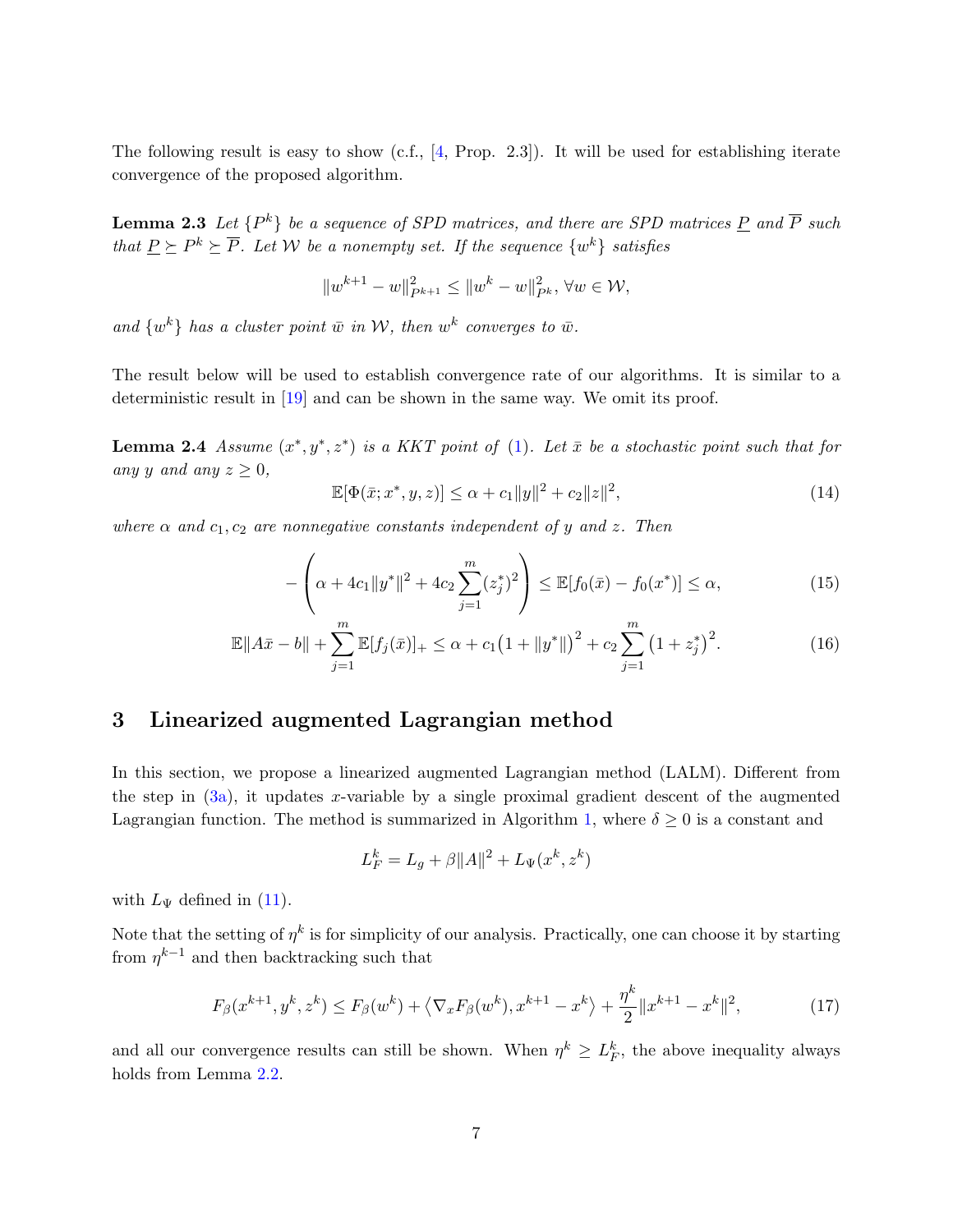<span id="page-7-8"></span>Algorithm 1: Linearized augmented Lagrangian method (LALM) for [\(1\)](#page-1-0)

<span id="page-7-0"></span>**1 Initialization:** choose  $x^0, y^0, z^0$  and  $\beta, \rho_y, \rho_z, \delta \ge 0$ ; set  $\eta^{-1} = 0$ 

- 2 for  $k = 0, 1, ...$  do
- 3 Let  $\eta^k = \max(\eta^{k-1}, L_F^k + \delta)$
- 4 Perform the updates

<span id="page-7-3"></span>
$$
x^{k+1} = \underset{x}{\arg\min} h(x) + \left\langle \nabla_x F_\beta(w^k), x \right\rangle + \frac{\eta^k}{2} \|x - x^k\|^2, \tag{18a}
$$

<span id="page-7-1"></span>
$$
y^{k+1} = y^k + \rho_y(Ax^{k+1} - b), \qquad (18b)
$$

<span id="page-7-2"></span>
$$
z_j^{k+1} = z_j^k + \rho_z \cdot \max\left(-\frac{z_j^k}{\beta}, f_j(x^{k+1})\right), j = 1, \dots, m.
$$
 (18c)

### 3.1 Global convergence analysis

To show the convergence results of Algorithm [1,](#page-7-0) we need the following two lemmas, which can be found in [\[19\]](#page-28-0).

**Lemma 3.1** Let y and z be updated by  $(18b)$  and  $(18c)$  respectively. Then for any k, it holds

<span id="page-7-7"></span><span id="page-7-6"></span><span id="page-7-5"></span><span id="page-7-4"></span>
$$
\frac{1}{2\rho_y} \left[ \|y^{k+1} - y\|^2 - \|y^k - y\|^2 + \|y^{k+1} - y^k\|^2 \right] - \langle y^{k+1} - y, r^{k+1} \rangle = 0, \tag{19}
$$

$$
\frac{1}{2\rho_z} \left[ \|z^{k+1} - z\|^2 - \|z^k - z\|^2 + \|z^{k+1} - z^k\|^2 \right] - \sum_{j=1}^m (z_j^{k+1} - z_j) \cdot \max\left(-\frac{z_j^k}{\beta}, f_j(x^{k+1})\right) = 0, \tag{20}
$$

where  $r^k = Ax^k - b$ .

**Lemma 3.2** For any  $z \geq 0$ , we have

$$
\frac{\beta - 2\rho_z}{2\rho_z^2} \|z^{k+1} - z^k\|^2 \le \Psi_\beta(x^{k+1}, z^k) - \sum_{j=1}^m z_j f_j(x^{k+1}) - \sum_{j=1}^m (z_j^{k+1} - z_j) \cdot \max\left(-\frac{z_j^k}{\beta}, f_j(x^{k+1})\right). \tag{21}
$$

Using the above two lemmas, we establish a fundamental result on Algorithm [1.](#page-7-0)

**Theorem 3.1 (One-iteration progress of LALM)** Let  $\{w^k\}$  be the sequence generated from Algorithm [1.](#page-7-0) Then for any x such that  $Ax = b$  and  $f_j(x) \le 0$ ,  $\forall j \in [m]$ , any y, and any  $z \ge 0$ , it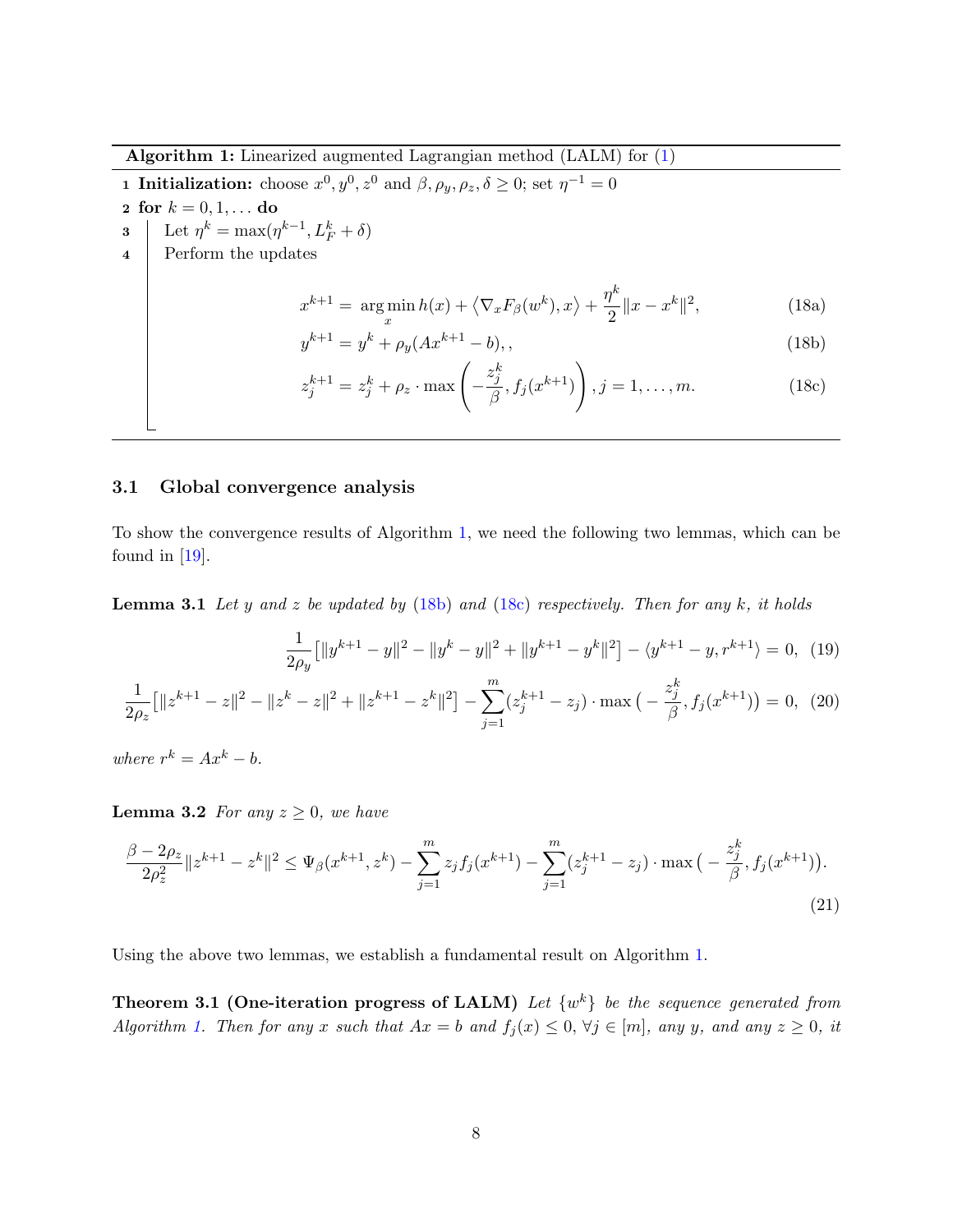holds that

$$
\Phi(x^{k+1};w) + \frac{\eta^k}{2} \|x^{k+1} - x\|^2 + \frac{1}{2\rho_y} \|y^{k+1} - y\|^2 + \frac{1}{2\rho_z} \|z^{k+1} - z\|^2 \n+ \frac{\beta - \rho_y}{2} \|r^{k+1}\|^2 + \frac{\beta - \rho_z}{2\rho_z^2} \|z^{k+1} - z^k\|^2 + \frac{1}{2} \|x^{k+1} - x^k\|^2_{(\eta^k - L_g - L_y^k)I - \beta A^\top A} \n\leq \frac{\eta^k}{2} \|x^k - x\|^2 - \frac{\beta}{2} \|r^k\|^2 + \frac{1}{2\rho_y} \|y^k - y\|^2 + \frac{1}{2\rho_z} \|z^k - z\|^2,
$$
\n(22)

where  $\Phi$  is defined in [\(4\)](#page-3-1), and  $L^k_{\Psi} = L_{\Psi}(x^k, z^k)$  with  $L_{\Psi}$  defined in [\(12\)](#page-5-2).

Proof. From the update in [\(18a\)](#page-7-3), it follows that

<span id="page-8-3"></span>
$$
0 \in \partial h(x^{k+1}) + \nabla g(x^k) + A^{\top} y^k + \beta A^{\top} r^k + \nabla_x \Psi(x^k, z^k) + \eta^k (x^{k+1} - x^k). \tag{23}
$$

By the convexity of  $h$ , we have

<span id="page-8-4"></span><span id="page-8-2"></span><span id="page-8-1"></span><span id="page-8-0"></span>
$$
\left\langle x^{k+1} - x, \tilde{\nabla}h(x^{k+1}) \right\rangle \ge h(x^{k+1}) - h(x),\tag{24}
$$

From the convexity of g and  $\Psi(\cdot, z)$ , and also Lemmas [2.1](#page-5-3) and [2.2,](#page-5-1) we have

$$
\left\langle x^{k+1} - x, \nabla g(x^k) + \nabla_x \Psi(x^k, z^k) \right\rangle
$$
  
=  $\left\langle x^{k+1} - x^k, \nabla g(x^k) + \nabla_x \Psi(x^k, z^k) \right\rangle + \left\langle x^k - x, \nabla g(x^k) + \nabla_x \Psi(x^k, z^k) \right\rangle$   
 $\geq g(x^{k+1}) + \Psi(x^{k+1}, z^k) - g(x^k) - \Psi(x^k, z^k) - \frac{L_g + L_{\Psi}^k}{2} ||x^{k+1} - x^k||^2$   
+  $g(x^k) + \Psi(x^k, z^k) - g(x) - \Psi(x, z^k)$   
=  $g(x^{k+1}) + \Psi(x^{k+1}, z^k) - g(x) - \Psi(x, z^k) - \frac{L_g + L_{\Psi}^k}{2} ||x^{k+1} - x^k||^2.$  (25)

For x such that  $Ax = b$ , it holds that

$$
\langle x^{k+1} - x, A^{\top} y^k + \beta A^{\top} r^k \rangle
$$
  
=  $\langle r^{k+1}, y^{k+1} - \rho_y r^{k+1} + \beta r^k \rangle$   
=  $y^{\top} r^{k+1} + \langle y^{k+1} - y, r^{k+1} \rangle + (\beta - \rho_y) ||r^{k+1}||^2 + \beta \langle r^{k+1}, r^k - r^{k+1} \rangle$   
=  $y^{\top} r^{k+1} + \langle y^{k+1} - y, r^{k+1} \rangle + (\beta - \rho_y) ||r^{k+1}||^2 - \frac{\beta}{2} [||r^{k+1}||^2 - ||r^k||^2 + ||r^{k+1} - r^k||^2].$  (26)

Adding  $(24)$ ,  $(25)$ ,  $(26)$ , and the following equation

<span id="page-8-5"></span>
$$
\left\langle x^{k+1} - x, \eta^k (x^{k+1} - x^k) \right\rangle = \frac{\eta^k}{2} \left[ \|x^{k+1} - x\|^2 - \|x^k - x\|^2 + \|x^{k+1} - x^k\|^2 \right],
$$

we have from [\(23\)](#page-8-3) that

$$
f_0(x^{k+1}) - f_0(x) + \Psi(x^{k+1}, z^k) - \Psi(x, z^k) + y^\top r^{k+1} + \langle y^{k+1} - y, r^{k+1} \rangle
$$
  
\n
$$
- \frac{\beta}{2} \left[ \|r^{k+1}\|^2 + \|r^{k+1} - r^k\|^2 \right] + (\beta - \rho_y) \|r^{k+1}\|^2 + \frac{\eta^k}{2} \|x^{k+1} - x\|^2 + \frac{\eta^k - L_g - L_\Psi^k}{2} \|x^{k+1} - x^k\|^2
$$
  
\n
$$
\leq \frac{\eta^k}{2} \|x^k - x\|^2 - \frac{\beta}{2} \|r^k\|^2.
$$
\n(27)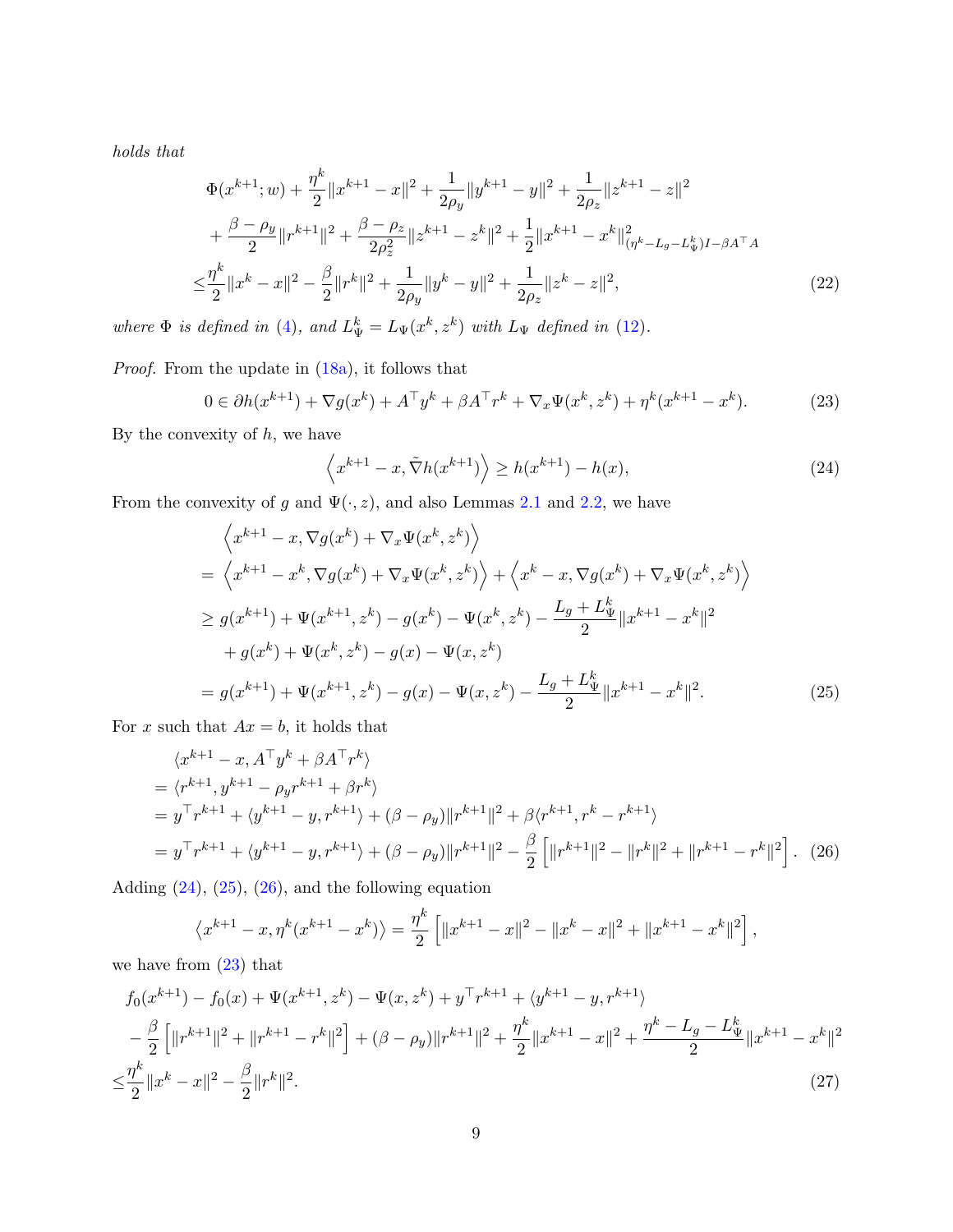The desired result is obtained by noting  $\Psi(x, z^k) \leq 0$ , adding [\(19\)](#page-7-4), [\(20\)](#page-7-5), and [\(21\)](#page-7-6) to the above inequality, and rearranging terms.

The next lemma shows the upper boundedness of  $\eta^k$ .

**Lemma 3.3** Let  $\{w^k\}$  be the sequence generated from Algorithm [1](#page-7-0) with  $z_j^0 \geq 0, \forall j \in [m]$ . If  $\rho_y, \rho_z \in (0, \beta],$  then  $\eta^k \leq \bar{\eta}, \forall k \geq 0$ , where  $\bar{\eta}$  is a constant satisfying

<span id="page-9-4"></span><span id="page-9-0"></span>
$$
\bar{\eta} \ge \delta + L_g + \beta \|A\|^2 + \beta \sum_{j=1}^m B_j^2 + \beta \sum_{j=1}^m B_j L_j \left( \|x^0 - x^*\| + \frac{\|y^0 - y^*\|}{\sqrt{\rho_y \eta^0}} + \frac{\|z^0 - z^*\|}{\sqrt{\rho_z \eta^0}} \right) + \sqrt{\sum_{j=1}^m L_j^2} \left( \sqrt{\rho_z \bar{\eta}} \|x^0 - x^*\| + \sqrt{\frac{\rho_z \bar{\eta}}{\rho_y \eta^0}} \|y^0 - y^*\| + \|z^*\| + \max\left(1, \sqrt{\frac{\bar{\eta}}{\eta^0}}\right) \|z^0 - z^*\|\right). \tag{28}
$$

*Proof.* Since  $z_j^0 \geq 0, \forall j \in [m]$ , we have  $z_j^k \geq 0, \forall j \in [m]$  from the update of z and the condition  $\rho_z \in (0,\beta]$ . Note  $f_j(x^k) \leq f_j(x^*) + B_j \|x^k - x^*\| \leq B_j \|x^k - x^*\|$ . It follows from the increasing monotonicity of  $[a]_+$  that

<span id="page-9-1"></span>
$$
\sum_{j=1}^{m} L_j[\beta f_j(x^k) + z_j^k]_{+} \leq \sum_{j=1}^{m} (\beta B_j L_j \|x^k - x^*\| + L_j z_j^k),
$$

and thus

$$
L_{\Psi}^{k} \leq \beta \sum_{j=1}^{m} B_{j}^{2} + \sum_{j=1}^{m} (\beta B_{j} L_{j} \|x^{k} - x^{*}\| + L_{j} z_{j}^{k})
$$
  

$$
\leq \beta \sum_{j=1}^{m} B_{j}^{2} + \beta \sum_{j=1}^{m} B_{j} L_{j} \|x^{k} - x^{*}\| + \sqrt{\sum_{j=1}^{m} L_{j}^{2} (\|z^{*}\| + \|z^{k} - z^{*}\|)}.
$$
 (29)

We next show the desired result by induction. First, the result for  $k = 0$  directly follows from  $(28)$ and [\(29\)](#page-9-1). Assume  $\eta^k \leq \bar{\eta}, \forall k \leq K-1$ . Then letting  $w = w^*$  in [\(22\)](#page-8-4), we have from [\(6\)](#page-4-3) and by dropping nonnegative terms on the left hand side that

<span id="page-9-3"></span><span id="page-9-2"></span>
$$
\frac{\eta^k}{2} \|x^{k+1} - x^*\|^2 + \frac{1}{2\rho_y} \|y^{k+1} - y^*\|^2 + \frac{1}{2\rho_z} \|z^{k+1} - z^*\|^2
$$
  

$$
\leq \frac{\eta^k}{2} \|x^k - x^*\|^2 + \frac{1}{2\rho_y} \|y^k - y^*\|^2 + \frac{1}{2\rho_z} \|z^k - z^*\|^2.
$$
 (30)

Since  $\eta^{k+1} \geq \eta^k$ , dividing by  $\eta^k$  on both sides of the above inequality yields

$$
\frac{1}{2}||x^{k+1} - x^*||^2 + \frac{1}{2\rho_y \eta^{k+1}}||y^{k+1} - y^*||^2 + \frac{1}{2\rho_z \eta^{k+1}}||z^{k+1} - z^*||^2
$$
  

$$
\leq \frac{1}{2}||x^k - x^*||^2 + \frac{1}{2\rho_y \eta^k}||y^k - y^*||^2 + \frac{1}{2\rho_z \eta^k}||z^k - z^*||^2.
$$
 (31)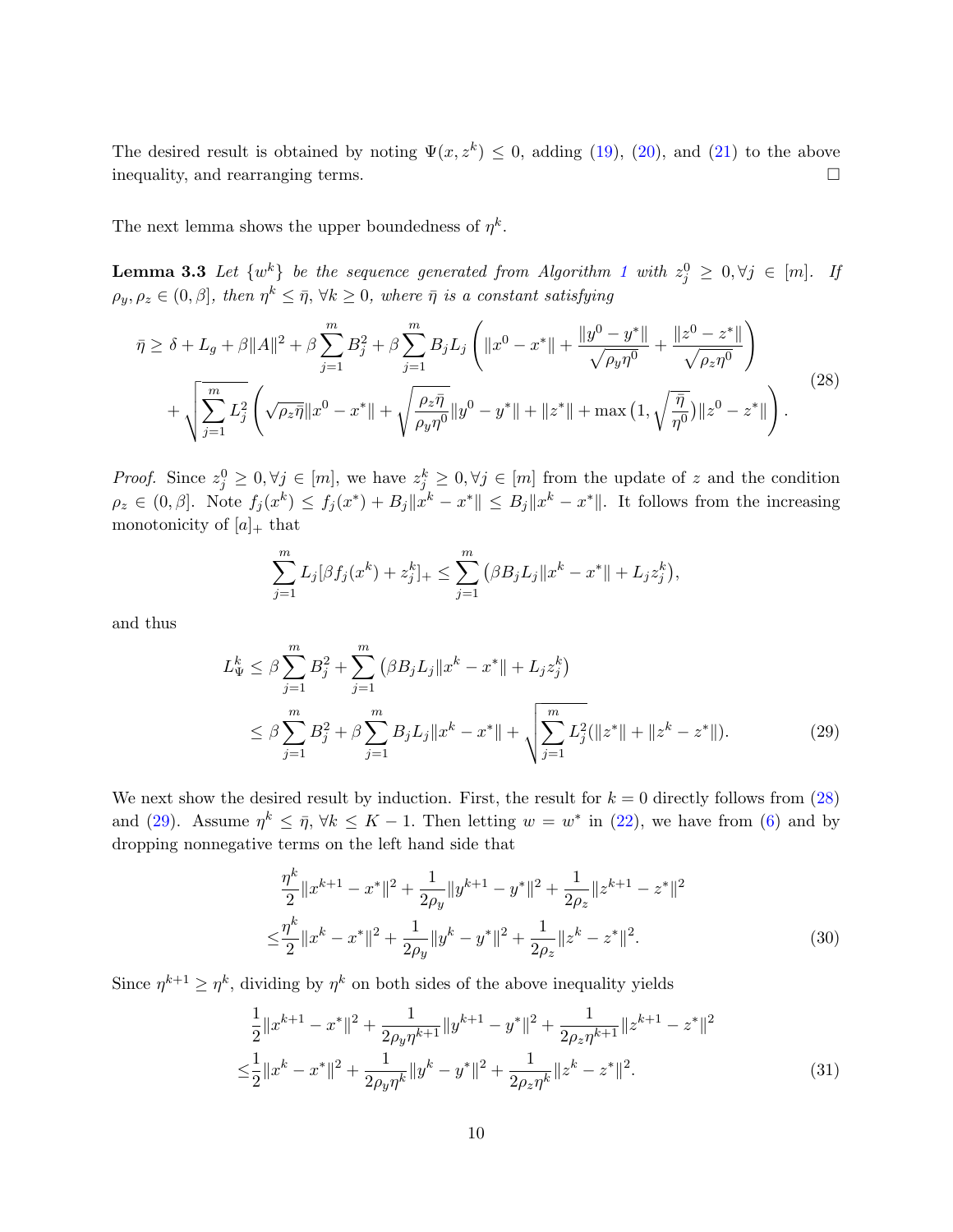Repeatedly using  $(31)$  and also from  $(30)$ , we have

$$
\frac{1}{2}||x^{K} - x^{*}||^{2} + \frac{1}{2\rho_{y}\eta^{K-1}}||y^{K} - y^{*}||^{2} + \frac{1}{2\rho_{z}\eta^{K-1}}||z^{K} - z^{*}||^{2}
$$
  

$$
\leq \frac{1}{2}||x^{0} - x^{*}||^{2} + \frac{1}{2\rho_{y}\eta^{0}}||y^{0} - y^{*}||^{2} + \frac{1}{2\rho_{z}\eta^{0}}||z^{0} - z^{*}||^{2}.
$$

The above inequality together with  $\eta^{K-1} \leq \bar{\eta}$  implies

<span id="page-10-2"></span>
$$
||x^{K} - x^{*}|| \le ||x^{0} - x^{*}|| + \frac{||y^{0} - y^{*}||}{\sqrt{\rho_{y}\eta^{0}}} + \frac{||z^{0} - z^{*}||}{\sqrt{\rho_{z}\eta^{0}}}
$$

and

$$
\|z^{K}-z^*\|\leq \sqrt{\rho_z\bar{\eta}}\|x^0-x^*\|+\sqrt{\frac{\rho_z\bar{\eta}}{\rho_y\eta^0}}\|y^0-y^*\|+\sqrt{\frac{\bar{\eta}}{\eta^0}}\|z^0-z^*\|.
$$

Hence,  $\bar{\eta} \ge L_F^K + \delta$  from [\(28\)](#page-9-0), [\(29\)](#page-9-1), and the above two inequalities. This completes the proof.  $\Box$ 

We are now ready to show our main convergence and rate results.

**Theorem 3.2 (Iterate convergence of LALM)** Under Assumptions [1](#page-4-4) and [2,](#page-4-2) let  $\{w^k\}$  be the sequence generated from Algorithm [1](#page-7-0) with any  $x^0, y^0$ , and  $z_j^0 \geq 0$ ,  $\forall j \in [m]$ . If  $\rho_y, \rho_z \in (0, \beta)$  and  $\delta > 0$ , then w<sup>k</sup> converges to a KKT point  $\bar{w} = (\bar{x}, \bar{y}, \bar{z})$  of [\(1\)](#page-1-0).

*Proof.* Letting  $w = w^*$  in [\(22\)](#page-8-4) and dividing by  $\eta^k$ , we have from [\(6\)](#page-4-3) that

$$
\frac{1}{2}||x^{k+1} - x^*||^2 + \frac{1}{2\rho_y \eta^k} ||y^{k+1} - y^*||^2 + \frac{1}{2\rho_z \eta^k} ||z^{k+1} - z^*||^2 \n+ \frac{\beta - \rho_y}{2\eta^k} ||r^{k+1}||^2 + \frac{1}{2\rho_z^2 \eta^k} (\beta - \rho_z) ||z^{k+1} - z^k||^2 + \frac{1}{2\eta^k} ||x^{k+1} - x^k||_{(\eta^k - L_g - L^k_\Psi)I - \beta A^\top A}^2 \n\leq \frac{1}{2} ||x^k - x^*||^2 + \frac{1}{2\rho_y \eta^k} ||y^k - y^*||^2 + \frac{1}{2\rho_z \eta^k} ||z^k - z^*||^2.
$$
\n(32)

Summing up [\(32\)](#page-10-0) over k and noting  $\eta^{k+1} \geq \eta^k$ , we have from the condition  $\delta > 0$ ,  $\rho_y, \rho_z \in (0, \beta)$ and Lemma [3.3](#page-9-4) that

<span id="page-10-1"></span><span id="page-10-0"></span>
$$
\lim_{k \to \infty} x^{k+1} - x^k = 0, \quad \lim_{k \to \infty} y^{k+1} - y^k = \lim_{k \to \infty} \rho_y r^{k+1} = 0, \quad \lim_{k \to \infty} z^{k+1} - z^k = 0. \tag{33}
$$

In addition, it follows from [\(32\)](#page-10-0) that  $\{w^k\}$  is bounded and must have a cluster point  $\bar{w}$ . Hence, there is a subsequence  $\{w^k\}_{k\in\mathcal{K}}$  convergent to  $\bar{w}$ . Since  $\{\eta^k\}$  is increasing and bounded, it must converge to a number  $\eta^{\infty}$ .

Below we show that  $\bar{w}$  is a KKT point. First, we have  $A\bar{x} - b = 0$  from [\(33\)](#page-10-1), i.e,  $\bar{x}$  satisfies [\(5b\)](#page-4-5).

Secondly, from the update of z and  $\rho_z < \beta$ , it follows  $z_j^k \geq 0$ ,  $\forall j \in [m]$ ,  $\forall k$ , and thus  $\bar{z}_j \geq 0$ ,  $\forall j \in [m]$ . If  $f_j(x^{k+1}) > 0$ , then  $f_j(x^{k+1}) = \frac{1}{\rho_z}(z_j^{k+1} - z_j^k) \to 0$  that indicates  $[f_j(x^{k+1})]_+ \to 0$ . Hence,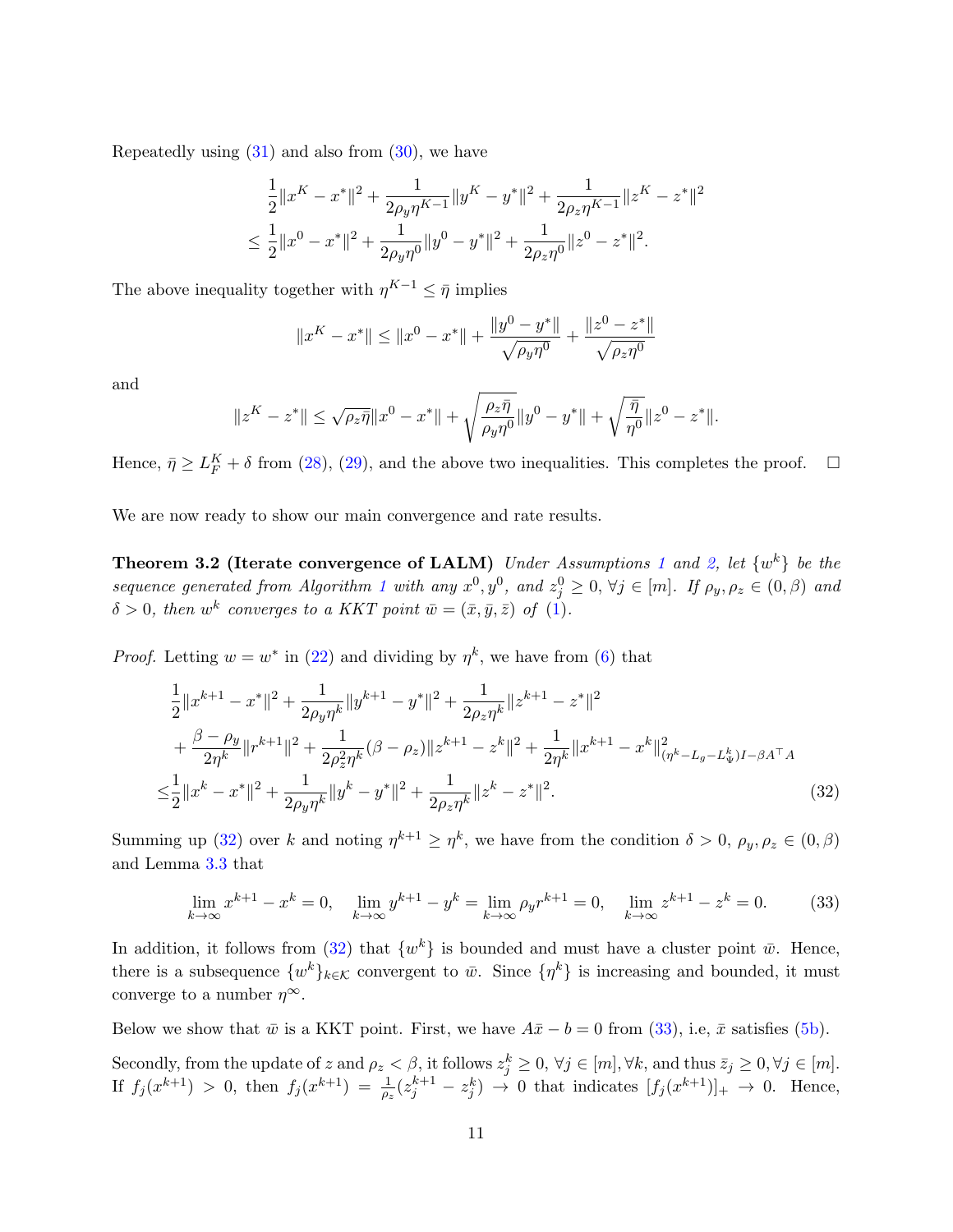$f_j(\bar{x}) \leq 0, \forall j \in [m]$  follows from the continuity of  $f_j$ 's. For any  $j \in [m]$ , if  $\bar{z}_j > 0$ , then  $z_j^k > \frac{\bar{z}_j}{2}$  $\frac{z_j}{2},$ as  $k \in \mathcal{K}$  is sufficiently large. It follows from  $\max\left(-\frac{z_j^k}{\beta}, f_j(x^{k+1})\right) \to 0$  that  $f_j(x^{k+1}) \to 0$  as  $K \ni k \to \infty$ . Hence,  $f_i(\bar{x}) = 0$ . Therefore,  $(\bar{x}, \bar{z})$  satisfies [\(5c\)](#page-4-6).

Thirdly, from the optimality of  $x^{k+1}$ , it holds that

$$
\left\langle \nabla_x F(w^k), x^{k+1} \right\rangle + h(x^{k+1}) + \frac{\eta^k}{2} \|x^{k+1} - x^k\|^2 \le \left\langle \nabla_x F(w^k), x \right\rangle + h(x) + \frac{\eta^k}{2} \|x - x^k\|^2, \forall x.
$$

Taking limit infimum over  $k \in \mathcal{K}$  on both sides of the above equation, we have from the lower semicontinuity of h and continuity of g and  $f_i$ 's that

$$
\left\langle \nabla_x F(\bar{w}), \bar{x} \right\rangle + h(\bar{x}) \le \left\langle \nabla_x F(\bar{w}), x \right\rangle + h(x) + \frac{\eta^{\infty}}{2} \|x - \bar{x}\|^2, \forall x,
$$

namely,

$$
\bar{x} = \underset{x}{\arg\min} \left\langle \nabla_x F(\bar{w}), x \right\rangle + h(x) + \frac{\eta^{\infty}}{2} \|x - \bar{x}\|^2.
$$

Therefore,  $\bar{w}$  satisfies [\(5a\)](#page-4-7) from the optimality condition of the above minimization problem, and thus  $\bar{w}$  is a KKT point of [\(1\)](#page-1-0).

Hence, [\(31\)](#page-9-2) holds with  $w^*$  replaced by  $\bar{w}$ , and thus  $w^k$  converges to  $\bar{w}$  from Lemma [2.3.](#page-6-1)

<span id="page-11-1"></span><span id="page-11-0"></span>Theorem 3.3 (Sublinear convergence rate of LALM) Under Assumptions [1](#page-4-4) and [2,](#page-4-2) let  $\{w^k\}$ be the sequence generated from Algorithm [1](#page-7-0) with any  $x^0$ ,  $y^0 = 0$  and  $z^0 = 0$ . If  $\rho_y$ ,  $\rho_z \in (0, \beta]$ , then

$$
|f_0(\bar{x}^{k+1}) - f_0(x^*)| \le \frac{\eta^{\infty}}{\eta^0(k+1)} \left(\frac{\eta^0}{2} \|x^0 - x^*\|^2 + \frac{2\|y^*\|^2}{\rho_y} + \sum_{j=1}^m \frac{2(z_j^*)^2}{\rho_z}\right),
$$
\n(34a)\n
$$
||A\bar{x}^{k+1} - b|| + \sum_{j=1}^m [f_j(\bar{x}^{k+1})]_+ \le \frac{\eta^{\infty}}{\eta^0(k+1)} \left(\frac{\eta^0}{2} \|x^0 - x^*\|^2 + \frac{(1 + \|y^*\|)^2}{2\rho_y} + \sum_{j=1}^m \frac{(1 + z_j^*)^2}{2\rho_z}\right),
$$
\n(34b)

where  $\eta^{\infty} \leq \bar{\eta}$  is the limit of  $\{\eta^k\}$  and  $\bar{x}^{k+1} = \sum_{t=0}^k \frac{x^{t+1}}{\sum_{k=0}^k x^{t+1}}$  $\sum_{t=0}^k \frac{1}{\eta^t}$ .

*Proof.* Letting  $x = x^*$  in [\(22\)](#page-8-4), dividing by  $\eta^k$ , and summing it up give

$$
\left(\sum_{t=0}^k \frac{1}{\eta^t}\right) \Phi(\bar{x}^{k+1}; x^*, y, z) \le \sum_{t=0}^k \frac{1}{\eta^t} \Phi(x^{t+1}; x^*, y, z) \le \frac{1}{\eta^0} \left[\frac{\eta^0}{2} \|x^0 - x^*\|^2 + \frac{1}{2\rho_y} \|y\|^2 + \frac{1}{2\rho_z} \|z\|^2\right].
$$

Since  $\sum_{t=0}^{k} \frac{1}{\eta^i}$  $\frac{1}{\eta^t} \geq \frac{k+1}{\eta^{\infty}}$ , the desired results are obtained from Lemma [2.4](#page-6-2) with  $\alpha = \frac{\eta^{\infty}}{2(k+1)} ||x^0 - x^*||^2$ ,  $c_1 = \frac{\eta^{\infty}}{2 a_{\infty} n^0 (l)}$  $\frac{\eta^{\infty}}{2\rho_y \eta^0(k+1)}$ , and  $c_2 = \frac{\eta^{\infty}}{2\rho_z \eta^0(k+1)}$  $\frac{\eta^{\infty}}{2\rho_z\eta^0(k+1)}$ .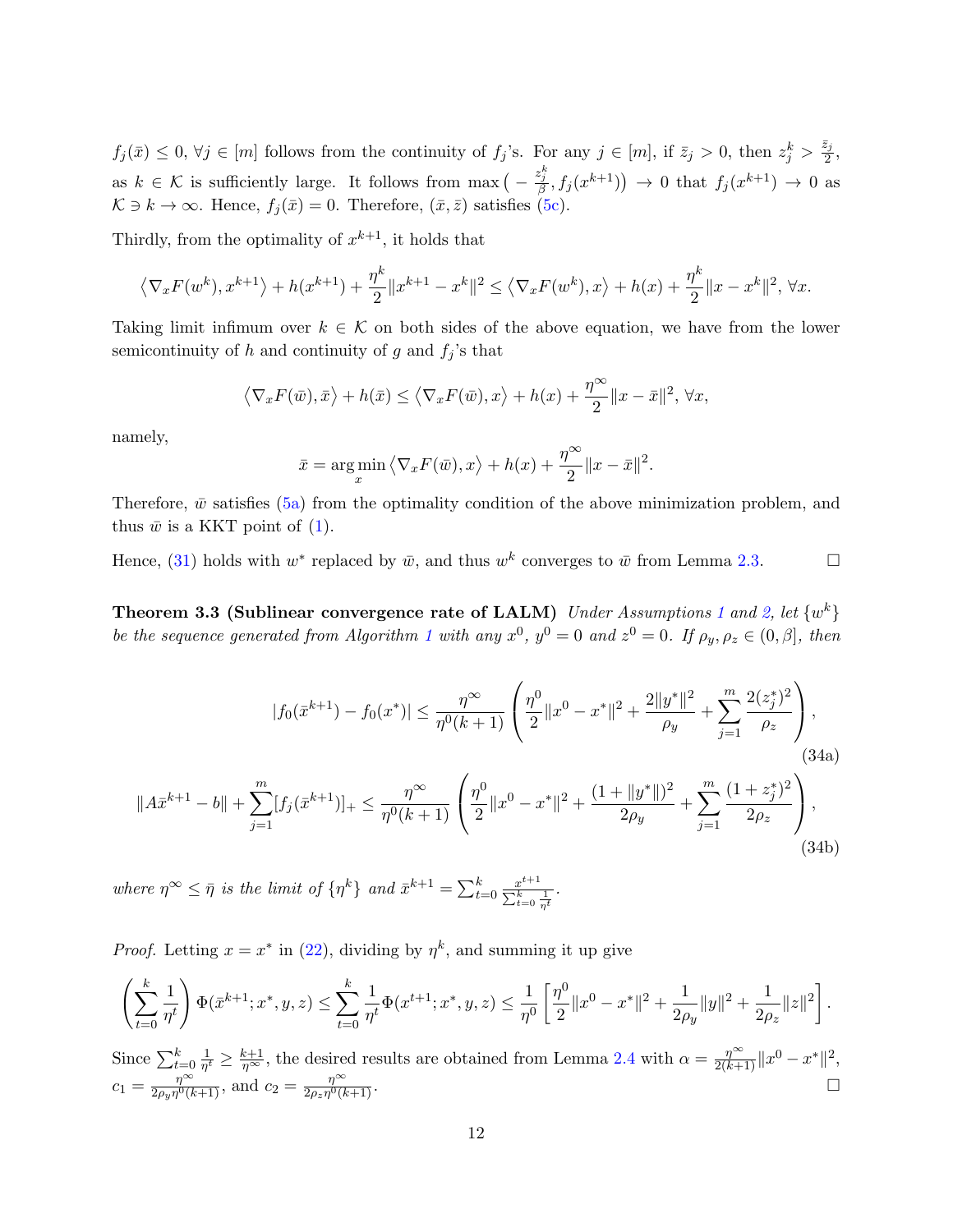Theorem [3.3](#page-11-0) implies that to reach an  $\varepsilon$ -optimal solution of [\(1\)](#page-1-0), it is sufficient to evaluate the gradients of g and  $f_j, j \in [m]$  and proximal mapping of h for K times, where

$$
K = \left[ \frac{\eta^{\infty}}{\varepsilon \eta^{0}} \left( \frac{\eta^{0}}{2} \|x^{0} - x^{*}\|^{2} + \frac{\left[\max(1 + \|y^{*}\|, 2\|y^{*}\|)\right]^{2}}{2\rho_{y}} + \sum_{j=1}^{m} \frac{\left[\max(1 + z^{*}_{j}, 2z^{*}_{j})\right]^{2}}{2\rho_{z}} \right) \right].
$$

#### <span id="page-12-4"></span>3.2 Local linear convergence of LALM for constrained smooth problems

<span id="page-12-3"></span>In this subsection, we assume that  $h(x) = \iota_{\mathcal{X}}(x)$  for a closed convex set X and  $g, f_1, \ldots, f_m$  are twice continuously differentiable. We show local linear convergence of Algorithm [1](#page-7-0) under the following assumption.

Assumption 3 There is a KKT point w<sup>\*</sup> and a subset  $J \subset [m]$  such that  $x^* \in \text{int}(\mathcal{X})$ , and

\n- 1. 
$$
f_j(x^*) = 0, z_j^* > 0, \forall j \in J
$$
 and  $f_j(x^*) < 0, z_j^* = 0, \forall j \notin J$ ;
\n- 2.  $x^\top \left( \nabla^2 g(x^*) + \sum_{j \in J} z_j^* \nabla^2 f_j(x^*) \right) x > 0$  for any nonzero vector  $x \in \text{Null}(D^\top)$ , where  $D = [A^\top, \nabla f_1(x^*), \ldots, \nabla f_m(x^*)]$
\n

is column full-rank.

When item 1 holds in the above assumption, we have

$$
\nabla_x^2 \mathcal{L}_{\beta}(w^*) = \nabla^2 g(x^*) + \beta A^\top A + \sum_{j \in J} \left( z_j^* \nabla^2 f_j(x^*) + \beta \nabla f_j(x^*) [\nabla f_j(x^*)]^\top \right),
$$

and thus if in addition item 2 holds, then  $\nabla_x^2 \mathcal{L}_\beta(w^*)$  is positive definite. We denote  $\mu > 0$  as its smallest eigenvalue.

From the continuity of  $\nabla_x^2 \mathcal{L}_{\beta}$ , we have the following result.

**Proposition 3.1** There is  $\gamma > 0$  such that if  $\max(||x - x^*||, ||y - y^*||, ||z - z^*||) \leq \gamma$ , then

<span id="page-12-1"></span><span id="page-12-0"></span>
$$
x \in \text{int}(\mathcal{X}); \nabla_x^2 \mathcal{L}_{\beta}(w) \succeq \frac{\mu}{2} I; \ \beta f_j(x) + z_j > 0, \forall j \in J; \ \beta f_j(x) + z_j < 0, \forall j \notin J. \tag{35}
$$

Hence, for any  $x \in \mathcal{B}_{\gamma}(x^*),$ 

<span id="page-12-2"></span>
$$
f_0(x) - f_0(x^*) + \langle y^*, Ax - b \rangle + \frac{\beta}{2} \|Ax - b\|^2 + \Psi(x, z^*) - \Psi(x^*, z^*) \ge \frac{\mu}{4} \|x - x^*\|^2. \tag{36}
$$

The next lemma can be easily verified from the definition of  $\Psi$ . We omit its proof.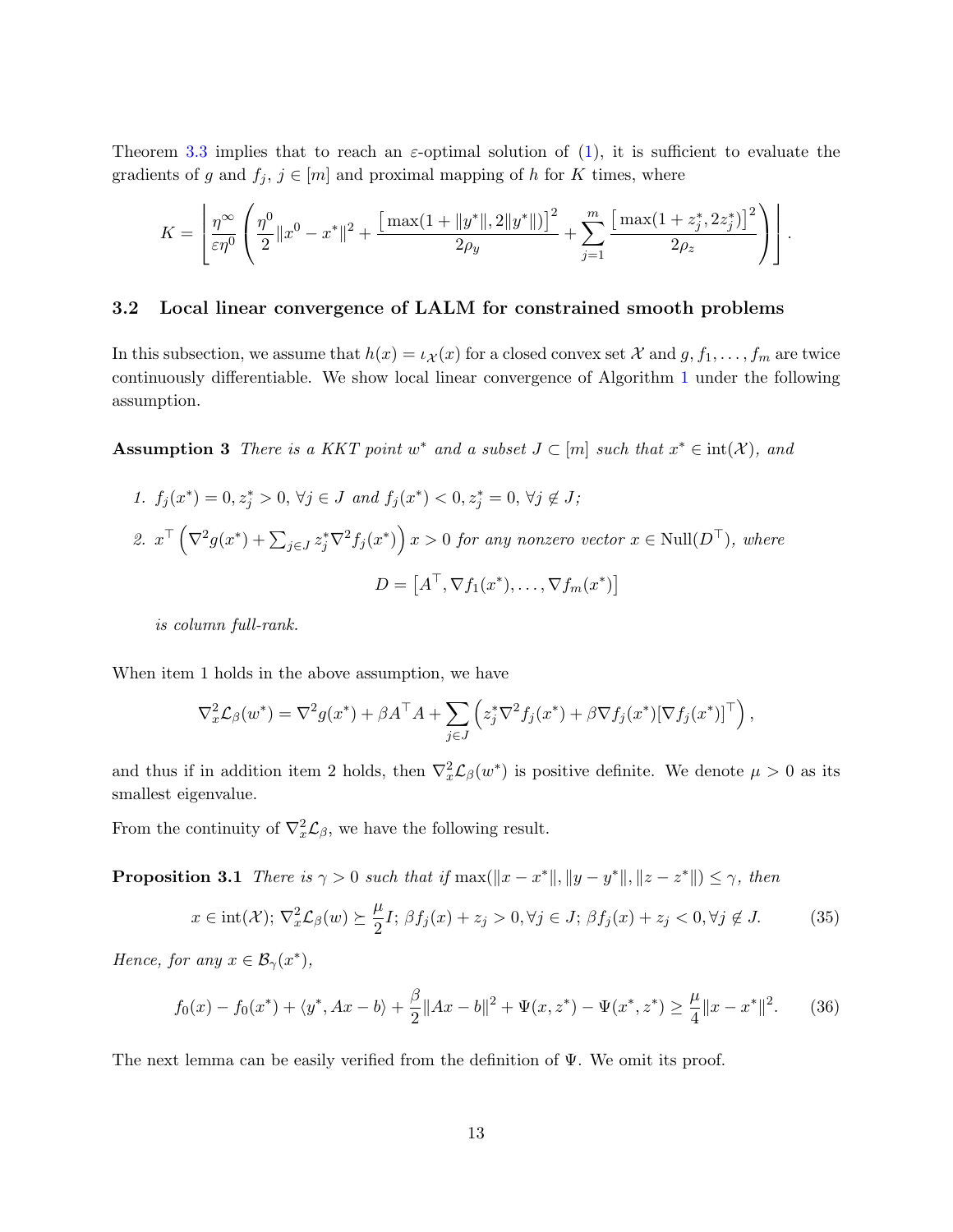**Lemma 3.4** If  $x^{k+1} \in \mathcal{B}_{\gamma}(x^*)$  and  $z^k \in \mathcal{B}_{\gamma}(z^*)$ , then

<span id="page-13-1"></span>
$$
\sum_{j \in J} (z_j^k - z_j^*) f_j(x^{k+1}) = \Psi(x^{k+1}, z^k) - \Psi(x^{k+1}, z^*) - \Psi(x^*, z^k) + \Psi(x^*, z^*).
$$
 (37)

From the update rule of z, we have following result.

**Lemma 3.5** If  $x^{k+1} \in \mathcal{B}_{\gamma}(x^*)$  and  $z^k \in \mathcal{B}_{\gamma}(z^*)$ , then

<span id="page-13-2"></span>
$$
\sum_{j=1}^{m} (z_j^{k+1} - z_j^*) \cdot \max\left(-\frac{z_j^k}{\beta}, f_j(x^{k+1})\right) \le \frac{1}{\rho_z} \|z^{k+1} - z^k\|^2 + \sum_{j \in J} (z_j^k - z_j^*) f_j(x^{k+1}).\tag{38}
$$

*Proof.* When  $x^{k+1} \in \mathcal{B}_{\gamma}(x^*)$  and  $z^k \in \mathcal{B}_{\gamma}(z^*)$ , it follows from [\(35\)](#page-12-0) that

$$
\beta f_j(x^{k+1}) + z_j^k > 0, \forall j \in J; \beta f_j(x^{k+1}) + z_j^k < 0, \forall j \notin J.
$$

Hence,

$$
\sum_{j=1}^{m} (z_j^{k+1} - z_j^*) \cdot \max\left(-\frac{z_j^k}{\beta}, f_j(x^{k+1})\right)
$$
\n
$$
= \sum_{j \in J} (z_j^k + \rho_z f_j(x^{k+1}) - z_j^*) f_j(x^{k+1}) + \sum_{j \notin J} \left((1 - \frac{\rho_z}{\beta}) z_j^k\right) \left(-\frac{z_j^k}{\beta}\right)
$$
\n
$$
\leq \sum_{j \in J} (z_j^k + \rho_z f_j(x^{k+1}) - z_j^*) f_j(x^{k+1}) + \rho_z \sum_{j \notin J} \left(\frac{z_j^k}{\beta}\right)^2
$$
\n
$$
= \frac{1}{\rho_z} \|z^{k+1} - z^k\|^2 + \sum_{j \in J} (z_j^k - z_j^*) f_j(x^{k+1}),
$$

which completes the proof.  $\Box$ 

Let  $\underline{\eta} = L_g + \beta ||A||^2 + \sum_{j=1}^m \beta B_j^2$ . Then we have the next theorem.

**Theorem 3.4** Let  $\{w^k\}$  be the sequence generated from Algorithm [1](#page-7-0) with  $w^0$  satisfying the following condition:

<span id="page-13-4"></span><span id="page-13-3"></span><span id="page-13-0"></span>
$$
||x^{0} - x^{*}||^{2} + \frac{1}{\rho_{y}\underline{\eta}}||y^{0} - y^{*}||^{2} + \frac{1}{\rho_{z}\underline{\eta}}||z^{0} - z^{*}||^{2} \leq \gamma^{2} \cdot \min\left(1, \frac{1}{\rho_{y}\bar{\eta}}, \frac{1}{\rho_{z}\bar{\eta}}\right),
$$
\n(39)

where  $\gamma$  is given in Proposition [3.1.](#page-12-1) For any  $\theta \in (0,1)$ , if  $0 < \rho_y \leq \beta$  and  $0 < \rho_z \leq \beta(1-\theta)$ , then for any  $k$ , it holds that

$$
\frac{\theta\mu}{4}||x^{k+1} - x^*||^2 + \frac{\eta^k}{2}||x^{k+1} - x^*||^2 - \frac{\beta}{2}||r^{k+1}||^2 + \frac{1}{2\rho_y}||y^{k+1} - y^*||^2 + \frac{1}{2\rho_z}||z^{k+1} - z^*||^2
$$
  
+ 
$$
\frac{1}{2}||x^{k+1} - x^k||_{(\eta^k - L_g - L_\Psi^k)I - \beta A^\top A}^2 + \left(\beta(1 - \frac{\theta}{2}) - \frac{\rho_y}{2}\right)||r^{k+1}||^2
$$
  

$$
\leq \frac{\eta^k}{2}||x^k - x^*||^2 - \frac{\beta}{2}||r^k||^2 + \frac{1}{2\rho_y}||y^k - y^*||^2 + \frac{1}{2\rho_z}||z^k - z^*||^2.
$$
 (40)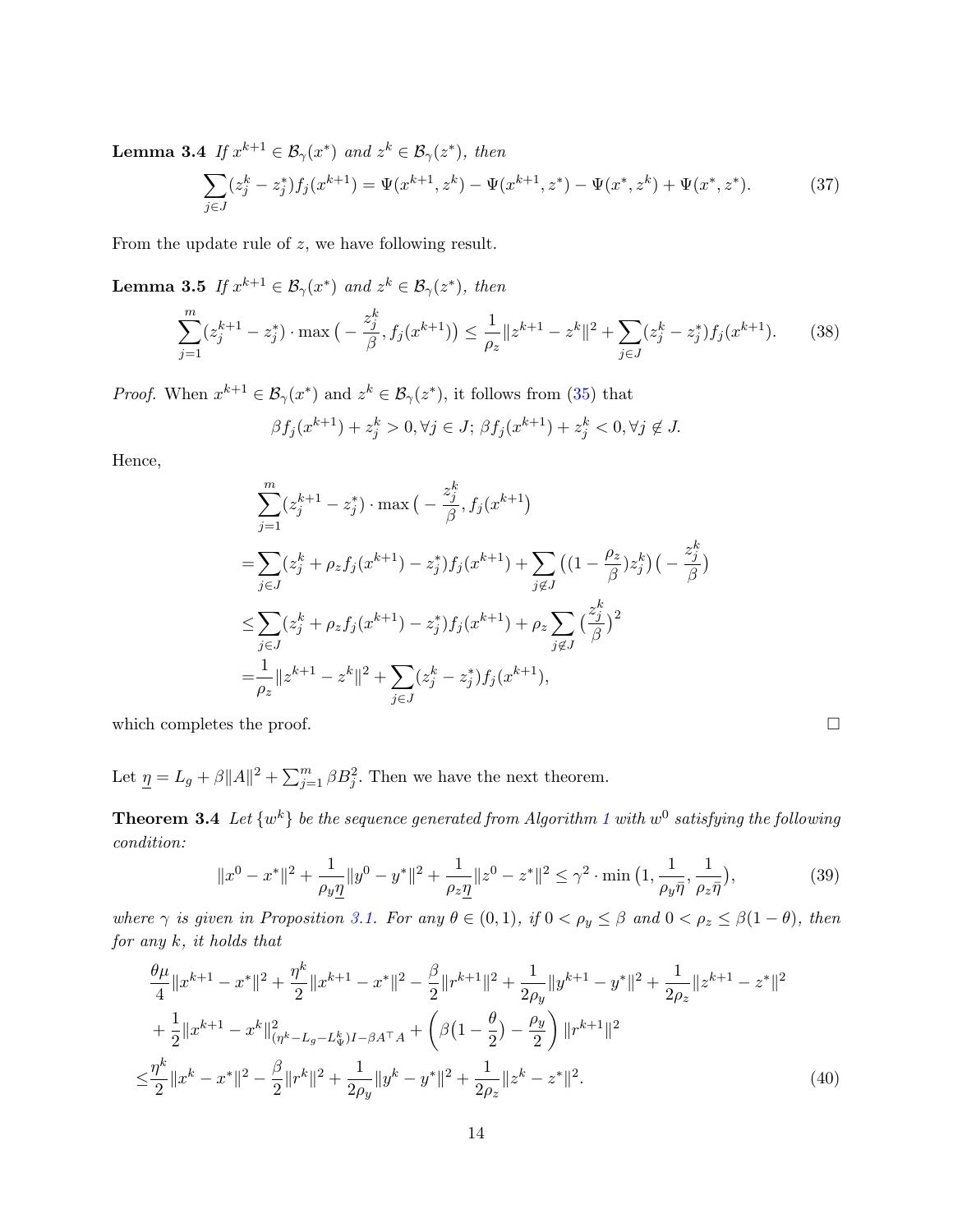*Proof.* We first note  $\max(\|x^{k}-x^{*}\|, \|y^{k}-y^{*}\|, \|z^{k}-z^{*}\|) \leq \gamma, \forall k \geq 0$  from [\(31\)](#page-9-2), [\(39\)](#page-13-0), and the following inequality

$$
\min\left(1, \frac{1}{\rho_y \bar{\eta}}, \frac{1}{\rho_z \bar{\eta}}\right) (\|x^k - x^*\|^2 + \|y^k - y^*\|^2 + \|z^k - z^*\|^2)
$$
  
\n
$$
\leq \|x^k - x^*\|^2 + \frac{1}{\rho_y \eta^k} \|y^k - y^*\|^2 + \frac{1}{\rho_z \eta^k} \|z^k - z^*\|^2
$$
  
\n
$$
\leq \|x^0 - x^*\|^2 + \frac{1}{\rho_y \eta} \|y^0 - y^*\|^2 + \frac{1}{\rho_z \eta} \|z^0 - z^*\|^2.
$$

Adding [\(19\)](#page-7-4) with  $y = y^*$ , [\(20\)](#page-7-5) with  $z = z^*$ ,  $\theta$  times of [\(37\)](#page-13-1) and [\(38\)](#page-13-2), and  $1 - \theta$  times of [\(21\)](#page-7-6) to  $(27)$  with  $(x, y) = (x^*, y^*)$ , we have by rearranging terms that

$$
\theta \left[ f_0(x^{k+1}) - f_0(x^*) + \langle y^*, r^{k+1} \rangle + \frac{\beta}{2} ||r^{k+1}||^2 + \Psi(x^{k+1}, z^*) - \Psi(x^*, z^*) \right]
$$
  
+ 
$$
(1 - \theta) \left[ f_0(x^{k+1}) - f_0(x^*) + \langle y^*, r^{k+1} \rangle + \sum_{j=1}^m z_j^* f_j(x^{k+1}) - \Psi(x^*, z^k) \right]
$$
  
+ 
$$
\frac{\eta^k}{2} ||x^{k+1} - x^*||^2 - \frac{\beta}{2} ||r^{k+1}||^2 + \frac{1}{2\rho_y} ||y^{k+1} - y^*||^2 + \frac{1}{2\rho_z} ||z^{k+1} - z^*||^2
$$
  
+ 
$$
\frac{1}{2} ||x^{k+1} - x^k||_{(\eta^k - L_g - L_y^k)I - \beta A^\top A}^2 + \left( \beta (1 - \frac{\theta}{2}) - \frac{\rho_y}{2} \right) ||r^{k+1}||^2 + \frac{1}{2\rho_z} \left( \frac{\beta (1 - \theta)}{\rho_z} - 1 \right) ||z^{k+1} - z^k||^2
$$
  

$$
\leq \frac{\eta^k}{2} ||x^k - x||^2 - \frac{\beta}{2} ||r^k||^2 + \frac{1}{2\rho_y} ||y^k - y^*||^2 + \frac{1}{2\rho_z} ||z^k - z^*||^2.
$$

From [\(6\)](#page-4-3), [\(36\)](#page-12-2), the above inequality, and  $\Psi(x^*, z^k) \leq 0$ , the desired result follows.

In addition, we can bound  $||y^k - y^*||^2$  and  $||z^k - z^*||^2$  by x-terms.

**Lemma 3.6** Let  $\nu > 0$  be the smallest eigenvalue of  $D^{\top}D$ . Under the assumption of Theorem [3.4,](#page-13-3) we have

<span id="page-14-0"></span>
$$
\nu(||y^k - y^*||^2 + ||z^k - z^*||^2)
$$
  
\n
$$
\leq \left(4L_g^2 + 8|J|\sum_{j\in J} (\beta^2 B_j^4 + |z_j^k|^2 L_j^2) \right) ||x^k - x^*||^2 + 4\beta^2 ||A||^2 ||r^k||^2 + 4\overline{\eta}^2 ||x^{k+1} - x^k||^2. \tag{41}
$$

Proof. Note that

$$
\nabla_x \Psi(x^k, z^k) = \sum_{j=1}^m [\beta f_j(x^k) + z_j^k]_+ \nabla f_j(x^k) = \sum_{j \in J} (\beta f_j(x^k) + z_j^k) \nabla f_j(x^k).
$$

Hence, from the update of x and the fact  $x^{k+1} \in \text{int}(\mathcal{X})$ , it follows

$$
\nabla g(x^k) + A^{\top} y^k + \beta A^{\top} r^k + \sum_{j \in J} (\beta f_j(x^k) + z_j^k) \nabla f_j(x^k) + \eta^k (x^{k+1} - x^k) = 0.
$$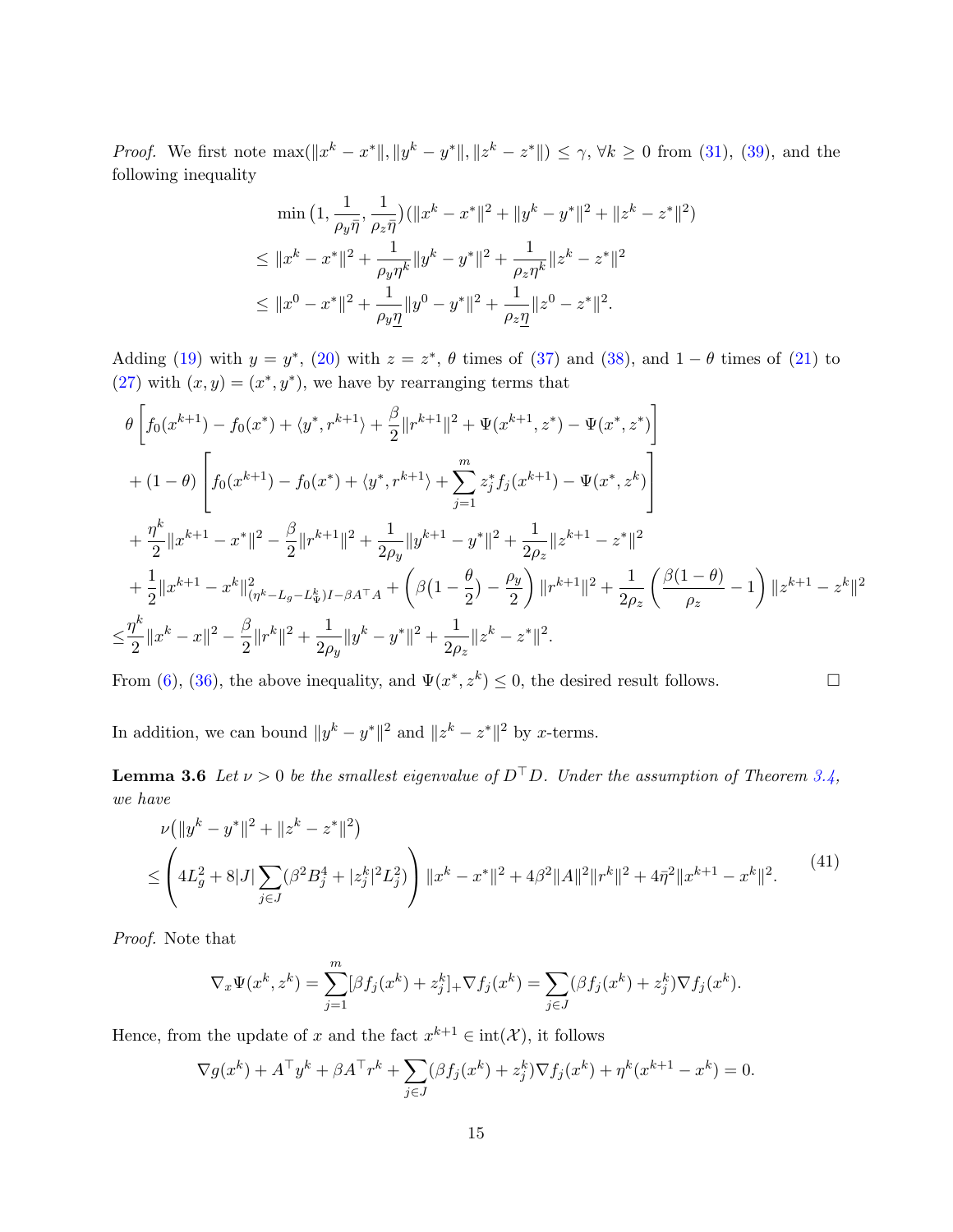In addition, since  $x^* \in \text{int}(\mathcal{X})$ , it holds that

<span id="page-15-0"></span>
$$
\nabla g(x^*) + A^\top y^* + \sum_{j \in J} z_j^* \nabla f_j(x^*) = 0.
$$

From the above two equations, it follows that

$$
\|D[y^k; z^k] - D[y^*; z^*]\|^2
$$
  
\n= $\|\nabla g(x^k) - \nabla g(x^*) + \beta A^\top r^k + \sum_{j \in J} (\beta f_j(x^k) + z_j^k) \nabla f_j(x^k) - \sum_{j \in J} z_j^k \nabla f_j(x^*) + \eta^k (x^{k+1} - x^k) \|^2$   
\n $\leq 4 \left( \|\nabla g(x^k) - \nabla g(x^*)\|^2 + \|\beta A^\top r^k\|^2 + \|\sum_{j \in J} [(\beta f_j(x^k) + z_j^k) \nabla f_j(x^k) - z_j^k \nabla f_j(x^*)] \|^2 + \|\eta^k (x^{k+1} - x^k)\|^2 \right)$   
\n $\leq 4L_g^2 \|x^k - x^*\|^2 + 4\beta^2 \|A\|^2 \|r^k\|^2 + 4\eta^2 \|x^{k+1} - x^k\|^2 + 4\|\sum_{j \in J} [(\beta f_j(x^k) + z_j^k) \nabla f_j(x^k) - z_j^k \nabla f_j(x^*)] \|^2.$  (42)

Note  $f_j(x^*) = 0, \forall j \in J$ . Hence,

$$
\|\sum_{j\in J} [(\beta f_j(x^k) + z_j^k) \nabla f_j(x^k) - z_j^k \nabla f_j(x^*)] \|^2
$$
  
\n
$$
\leq |J| \sum_{j\in J} \|(\beta f_j(x^k) + z_j^k) \nabla f_j(x^k) - z_j^k \nabla f_j(x^*) \|^2
$$
  
\n
$$
= |J| \sum_{j\in J} \|(\beta f_j(x^k) - f_j(x^*)) \nabla f_j(x^k) + z_j^k \nabla f_j(x^k) - z_j^k \nabla f_j(x^*) \|^2
$$
  
\n
$$
\leq 2 |J| \sum_{j\in J} (\beta^2 B_j^4 + |z_j^k|^2 L_j^2) \|x^k - x^*\|^2.
$$

Plugging in the above inequality into [\(42\)](#page-15-0) and noting  $\nu ||[y^k; z^k] - [y^*; z^*]||^2 \le ||D[y^k; z^k] - D[y^*; z^*]||$ 2 , we obtain the desired result.  $\Box$ 

If necessary, taking a smaller  $\gamma$ , we can assume

<span id="page-15-1"></span>
$$
\left| \sum_{j \in J} L_j(\beta f_j(\hat{x}) + \hat{z}_j) - \sum_{j \in J} L_j(\beta f_j(\tilde{x}) + \tilde{z}_j) \right| \le \frac{\mu}{8}, \forall \hat{x}, \tilde{x} \in \mathcal{B}_\gamma(x^*), \forall \hat{z}, \tilde{z} \in \mathcal{B}_\gamma(z^*). \tag{43}
$$

Then we have the local linear convergence of Algorithm [1](#page-7-0) as follows.

**Theorem 3.5 (Local linear convergence)** Under Assumptions [2](#page-4-2) and [3,](#page-12-3) let  $\{w^k\}$  be the se-quence generated from Algorithm [1](#page-7-0) with  $w^0$  satisfying [\(39\)](#page-13-0),  $\rho_y = \rho_z = \frac{\beta}{2}$  $\frac{\beta}{2}$ , and  $\delta > 0$ . Let

$$
C = L_g^2 + 2|J| \left( \sum_{j \in J} \beta^2 B_j^4 + 2L_{\text{max}}^2 (|z^*|^2 + \gamma^2) \right),
$$

where  $L_{\text{max}} = \max_j L_j$ . For any  $\alpha > 0$  such that

<span id="page-15-2"></span>
$$
\alpha < \min\left(\frac{\mu}{8C}, \frac{\delta}{\bar{\eta}^2}, \frac{1}{\beta \|A\|^2}\right),\tag{44}
$$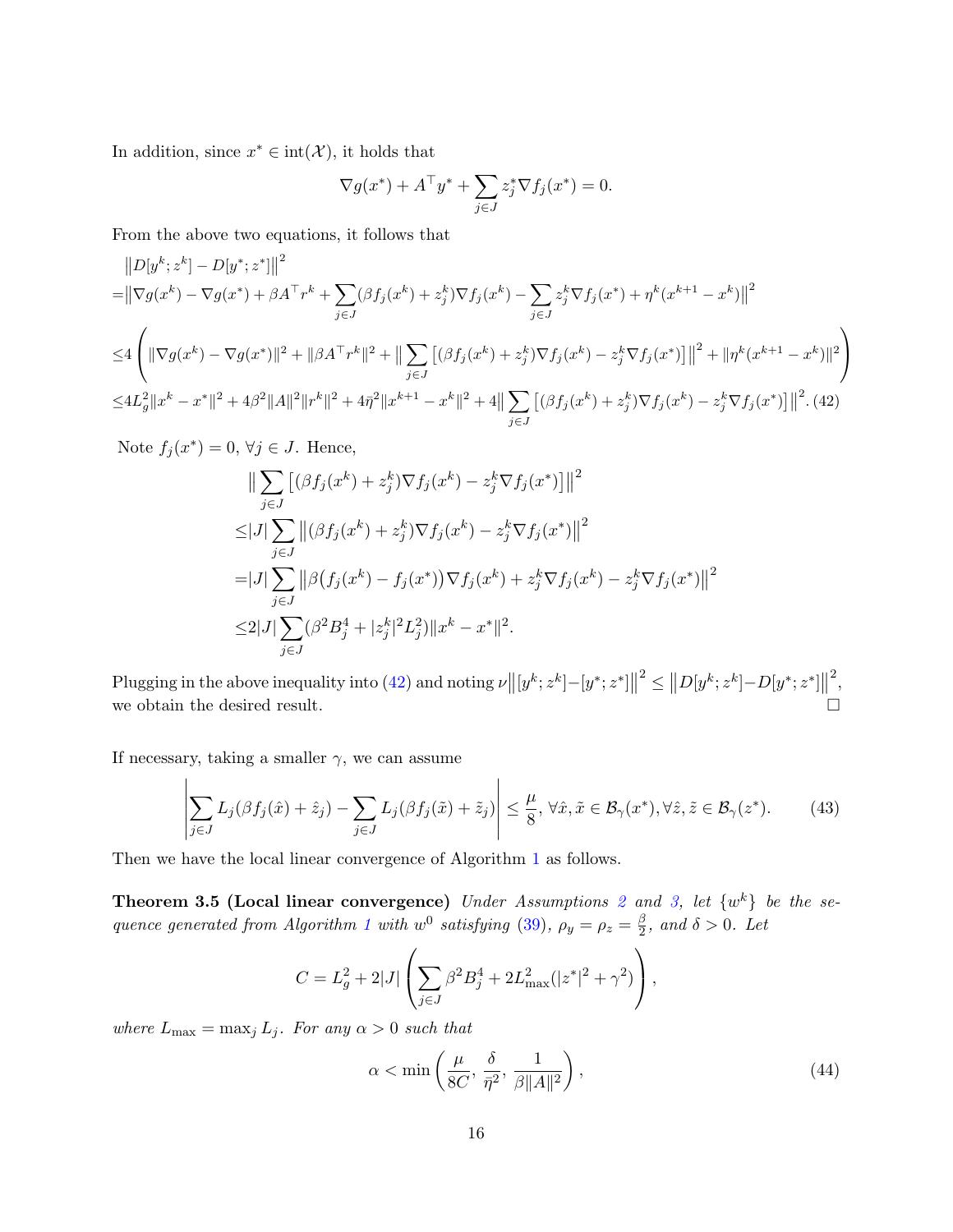it holds  $\phi(x^{k+1}, y^{k+1}, z^{k+1}) \leq \sigma \cdot \phi(x^k, y^k, z^k)$ , where

$$
\phi(x^k, y^k, z^k) = \left(\frac{\mu}{16} + \frac{\eta^k}{2}\right) \|x^k - x^*\|^2 + \frac{1}{\beta} \left(\|y^k - y^*\|^2 + \|z^k - z^*\|^2\right)
$$

and

$$
\sigma = \max\left(\frac{\alpha C + \bar{\eta}}{\frac{\mu}{8} + \bar{\eta}}, 1 - \frac{\alpha \beta \nu}{8}\right) < 1.
$$

*Proof.* Adding  $\frac{\alpha}{8}$  of [\(41\)](#page-14-0) to [\(40\)](#page-13-4) with  $\theta = \frac{1}{2}$  $\frac{1}{2}$ , and noting  $\alpha \bar{\eta}^2 I \preceq (\eta^k - L_g - L^k_{\Psi}) I - \beta A^{\top} A$ ,  $\forall k$  and  $\alpha\beta^2||A||^2 \leq \beta$  gives

$$
\begin{split} & \left( \frac{\mu}{8} + \frac{\eta^k}{2} \right) \|x^{k+1} - x^*\|^2 + \frac{1}{\beta} \left( \|y^{k+1} - y^*\|^2 + \|z^{k+1} - z^*\|^2 \right) \\ &\leq \left( \frac{\alpha C}{2} + \frac{\eta^k}{2} \right) \|x^k - x^*\|^2 + \left( \frac{1}{\beta} - \frac{\alpha \nu}{8} \right) \left( \|y^k - y^*\|^2 + \|z^k - z^*\|^2 \right). \end{split} \tag{45}
$$

Let

$$
\eta_{\max} = \delta + L_g + \beta ||A||^2 + \sum_{j=1}^{m} \beta B_j^2 + \max_{\substack{x \in \mathcal{B}_{\gamma}(x^*) \\ z \in \mathcal{B}_{\gamma}(z^*)}} \sum_{j \in J} L_j(\beta f_j(x) + z_j).
$$

From the setting of  $\eta^k$ , we have that

$$
\eta^k = \max(L_F^0, L_F^1, \dots, L_F^k) + \delta \le \eta_{\max}, \forall k.
$$

In addition, [\(43\)](#page-15-1) indicates  $\eta^{k+1} - \eta^k \le \eta_{\text{max}} - (L_F^k + \delta) \le \frac{\mu}{8}$  $\frac{\mu}{8}$ . Hence,

<span id="page-16-2"></span><span id="page-16-1"></span>
$$
\frac{\mu}{16} + \frac{\eta^{k+1}}{2} \le \frac{\mu}{8} + \frac{\eta^k}{2}.\tag{46}
$$

Since  $\frac{\alpha C}{2} + \frac{\eta^k}{2} \leq \sigma \left( \frac{\mu}{16} + \frac{\eta^k}{2} \right)$  $\frac{\eta^k}{2}$ ) and  $\frac{1}{\beta} - \frac{\alpha \nu}{8} \leq \frac{\sigma}{\beta}$  $\frac{\sigma}{\beta}$ , we have the desired result from [\(45\)](#page-16-1), [\(46\)](#page-16-2), and the definition of  $\phi$ .

**Remark 3.1** In Theorem [3.5,](#page-15-2) the setting of  $\rho_y = \rho_z = \frac{\beta}{2}$  $\frac{\beta}{2}$  is for simplicity of the analysis. The local linear convergence can be obtained for any  $\rho_y, \rho_z \in (0, \beta)$ . Therefore, from Theorems [3.2](#page-10-2) and [3.5,](#page-15-2) the algorithm may eventually converge linearly. This phenomenon is observed from our numerical experiments; see Figures [1](#page-25-2) and [2.](#page-26-0)

### <span id="page-16-0"></span>4 Block linearized augmented Lagrangian method

In this section, we assume that in  $(1)$ , x can be partitioned into n disjoint blocks and the nondifferentiable part  $h(x)$  is separable, i.e.,

$$
x = (x_1, x_2, \dots, x_n),
$$
  $h(x) = \sum_{i=1}^n h_i(x_i).$ 

Correspondingly, A can be written as the block matrix format  $[A_1, \ldots, A_n]$ .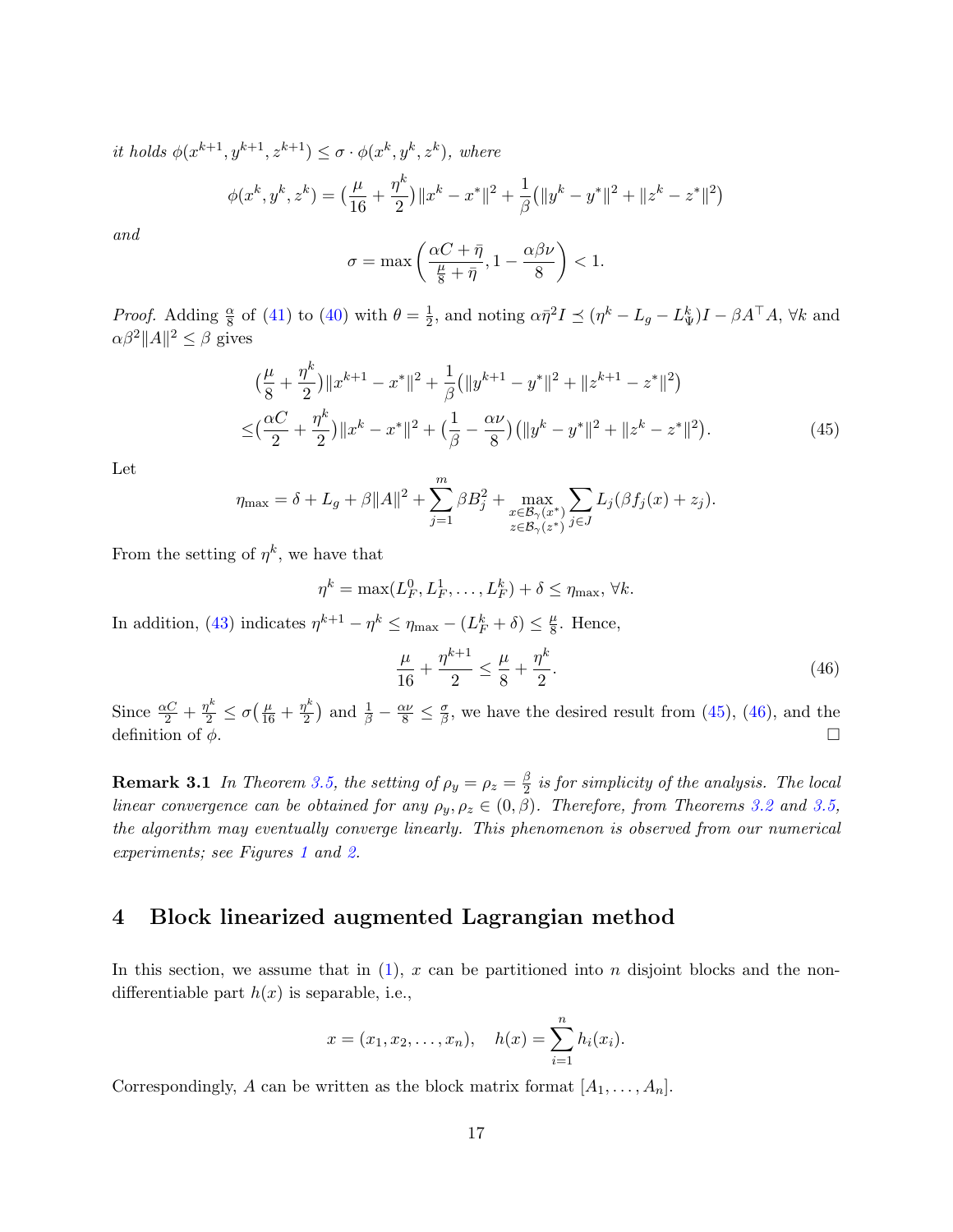### <span id="page-17-1"></span>4.1 Algorithm

Towards a solution of the block structured problem, we propose a block linearized augmented Lagrangian method (BLALM). At each iteration, it randomly picks one block primal variable to update and then immediately renews the multipliers. The method is summarized in Algorithm [2.](#page-17-0)

Algorithm 2: Block linearized augmented Lagrangian method for  $(1)$ 

<span id="page-17-0"></span>**1 Initialization:** choose  $x^0, y^0, z^0$  and  $\beta, \rho_y, \rho_z, \eta = [\eta_1, \cdots, \eta_n];$  let  $r^0 = Ax^0 - b$ 

2 for  $k = 0, 1, ...$  do 3 Pick  $i_k \in [n]$  uniformly at random and perform the updates  $x_i^{k+1} =$ ( arg min  $\lim_{x_i} h_i(x_i) + \langle \nabla_{x_i} F_\beta(w^k), x_i \rangle + \frac{\eta_i}{2} ||x_i - x_i^k||^2$ , if  $i = i_k$  $x_i^k$ , if  $i \neq i_k$ (47a)  $r^{k+1} = r^k + A_{i_k} (x_{i_k}^{k+1} - x_{i_k}^k),$  $y^{k+1} = y^k + \rho_y r^{k+1},$  (47b)  $z_{j}^{k+1}=z_{j}^{k}+\rho_{z}\cdot\max\Big(-% -\frac{1}{2}\int\limits_{0}^{x}z^{k}~\frac{ds}{s}~\text{.} \label{eq:z1}$  $z_j^k$  $\frac{\gamma_j}{\beta}, f_j(x^{k+1})$  $\setminus$  $, j = 1, \ldots, m.$  (47c)

To make Algorithm [2](#page-17-0) efficient, we require [\(1\)](#page-1-0) to have the so-called coordinate friendly structure [\[16\]](#page-28-9). Roughly speaking, computing all n block partial gradients  $\nabla_{x_i}F_\beta$  has nearly the same complexity as a full gradient evaluation. In addition,  $f(x^{k+1})$  can be easily calculated from  $x^k$ ,  $f(x^k)$  and the change of  $x_{i_k}$ .

We let  $\ell_i^k$  be the Lipschitz constant of  $\nabla_{x_i} g(x) + \nabla_{x_i} \Psi(x, z^k)$  with respect to  $x_i$  for every  $i = 1, \ldots, n$ and  $\ell^k = [\ell_1^k, \cdots, \ell_n^k]$ . In general,  $\ell_i^k$  can be significantly smaller than the Lipschitz constant of  $\nabla g(x) + \nabla_x \Psi(x, z)$ , and thus a larger stepsize can be made if a single block is updated instead of all blocks.

### 4.2 Convergence analysis

To show the convergence results of Algorithm [2,](#page-17-0) we first establish a fundamental result that is similar to Theorem [3.1.](#page-7-7)

**Theorem 4.1 (One-iteration result of BLALM)** Let  $\{w^k\}$  be the sequence generated from Al-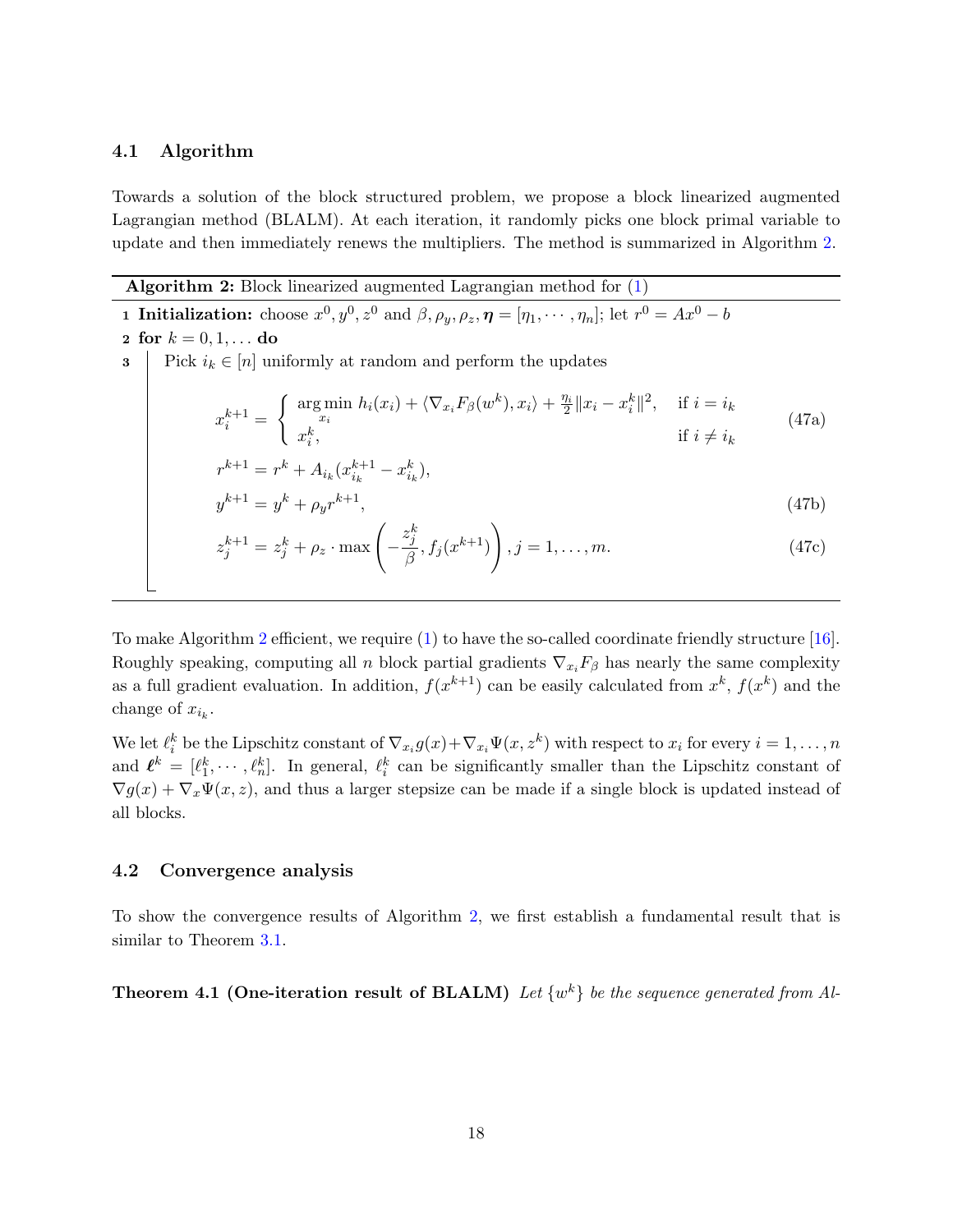<span id="page-18-5"></span>gorithm [2.](#page-17-0) Then for any x such that  $Ax = b$  and  $f_j(x) \leq 0, \forall j \in [m]$ , it holds

$$
\mathbb{E}_{i_k} \left[ f_0(x^{k+1}) - f_0(x) + \langle y^{k+1}, r^{k+1} \rangle + (\beta - \rho_y) \| r^{k+1} \|^2 + \Psi_\beta(x^{k+1}, z^k) \right] \n+ \frac{1}{2} \mathbb{E}_{i_k} \left[ \| x^{k+1} - x \|_{\eta}^2 - \| x^k - x \|_{\eta}^2 + \| x^{k+1} - x^k \|_{\eta - \ell^k}^2 \right] - \frac{\beta}{2} \mathbb{E}_{i_k} \left[ \| r^{k+1} \|^2 - \| r^k \|^2 + \| x^{k+1} - x^k \|_{A^\top A}^2 \right] \n\leq \left( 1 - \frac{1}{n} \right) \left[ f_0(x^k) - f_0(x) + \langle y^k, r^k \rangle + \beta \| r^k \|^2 + \Psi_\beta(x^k, z^k) \right].
$$
\n(48)

*Proof.* From the update of  $x_{i_k}$ , we have

<span id="page-18-3"></span><span id="page-18-2"></span> $0 \in \partial h_{i_k}(x_{i_k}^{k+1}) + \nabla_{x_{i_k}} g(x^k) + A_{i_k}^\top (y^k + \beta r^k) + \nabla_{x_{i_k}} \Psi_\beta(x^k, z^k) + \eta_{i_k} (x_{i_k}^{k+1} - x_{i_k}^k)$  $(49)$ 

Note that for any  $x$ ,

$$
\mathbb{E}_{i_k} \langle x_{i_k}^{k+1} - x_{i_k}, \tilde{\nabla} h_{i_k} (x_{i_k}^{k+1}) \rangle \ge \mathbb{E}_{i_k} [h_{i_k} (x_{i_k}^{k+1}) - h_{i_k} (x_{i_k})] \n= \mathbb{E}_{i_k} [h_{i_k} (x_{i_k}^{k+1}) - h_{i_k} (x_{i_k}^k) + h_{i_k} (x_{i_k}^k) - h_{i_k} (x_{i_k})] \n= \mathbb{E}_{i_k} [h(x^{k+1} - h(x^k)] + \frac{1}{n} [h(x^k) - h(x)],
$$
\n(50)

and

<span id="page-18-0"></span>
$$
\mathbb{E}_{i_k} \langle x_{i_k}^{k+1} - x_{i_k}, \nabla_{x_{i_k}} g(x^k) + \nabla_{x_{i_k}} \Psi_{\beta}(x^k, z^k) \rangle \n= \mathbb{E}_{i_k} \langle x_{i_k}^{k+1} - x_{i_k}^k + x_{i_k}^k - x_{i_k}, \nabla_{x_{i_k}} g(x^k) + \nabla_{x_{i_k}} \Psi_{\beta}(x^k, z^k) \rangle \n\geq \mathbb{E}_{i_k} \left[ g(x^{k+1}) + \Psi_{\beta}(x^{k+1}, z^k) - g(x) - \Psi_{\beta}(x^k, z^k) - \frac{1}{2} ||x^{k+1} - x^k||_{\ell^k}^2 \right] \n+ \frac{1}{n} \left[ g(x^k) + \Psi_{\beta}(x^k, z^k) - g(x) - \Psi_{\beta}(x, z^k) \right].
$$
\n(51)

In addition, for any x such that  $Ax = b$ , we have from [\[18,](#page-28-10) Lemma 3.2] that

$$
\mathbb{E}_{i_k} \langle x_{i_k}^{k+1} - x_{i_k}, A_{i_k}^\top (y^k + \beta r^k) \rangle = -\left(1 - \frac{1}{n}\right) (\langle y^k, r^k \rangle + \beta \|r^k\|^2) + \mathbb{E}_{i_k} \left[ \langle y^k, r^{k+1} \rangle + \beta \|r^{k+1}\|^2 \right] - \frac{\beta}{2} \mathbb{E}_{i_k} \left[ \|r^{k+1}\|^2 - \|r^k\|^2 + \|x^{k+1} - x^k\|^2_{A^\top A} \right].
$$
 (52)

Furthermore,

<span id="page-18-1"></span>
$$
\mathbb{E}_{i_k} \langle x_{i_k}^{k+1} - x_{i_k}, \eta_{i_k} (x_{i_k}^{k+1} - x_{i_k}^k) \rangle = \frac{1}{2} \mathbb{E}_{i_k} \big[ \|x^{k+1} - x\|_{\eta}^2 - \|x^k - x\|_{\eta}^2 + \|x^{k+1} - x^k\|_{\eta}^2 \big]. \tag{53}
$$

Adding  $(50)$  through  $(53)$ , we have from  $(49)$  that

$$
\mathbb{E}_{i_k} \left[ f_0(x^{k+1}) - f_0(x) + \langle y^k, r^{k+1} \rangle + \beta \| r^{k+1} \|^2 + \Psi_\beta(x^{k+1}, z^k) \right]
$$
\n
$$
+ \frac{1}{2} \mathbb{E}_{i_k} \left[ \| x^{k+1} - x \|^2_{\eta} - \| x^k - x \|^2_{\eta} + \| x^{k+1} - x^k \|^2_{\eta - \ell^k} \right] - \frac{\beta}{2} \mathbb{E}_{i_k} \left[ \| r^{k+1} \|^2 - \| r^k \|^2 + \| x^{k+1} - x^k \|^2_{A^\top A} \right]
$$
\n
$$
\leq \left( 1 - \frac{1}{n} \right) \left[ f_0(x^k) - f_0(x) + \langle y^k, r^k \rangle + \beta \| r^k \|^2 + \Psi_\beta(x^k, z^k) \right] + \frac{1}{n} \Psi_\beta(x, z^k).
$$

Since  $y^{k+1} = y^k + \rho_y r^{k+1}$  and  $\Psi_\beta(x, z^k) \leq 0$ , [\(48\)](#page-18-3) is obtained from the above inequality.

<span id="page-18-4"></span>We also need the next lemma.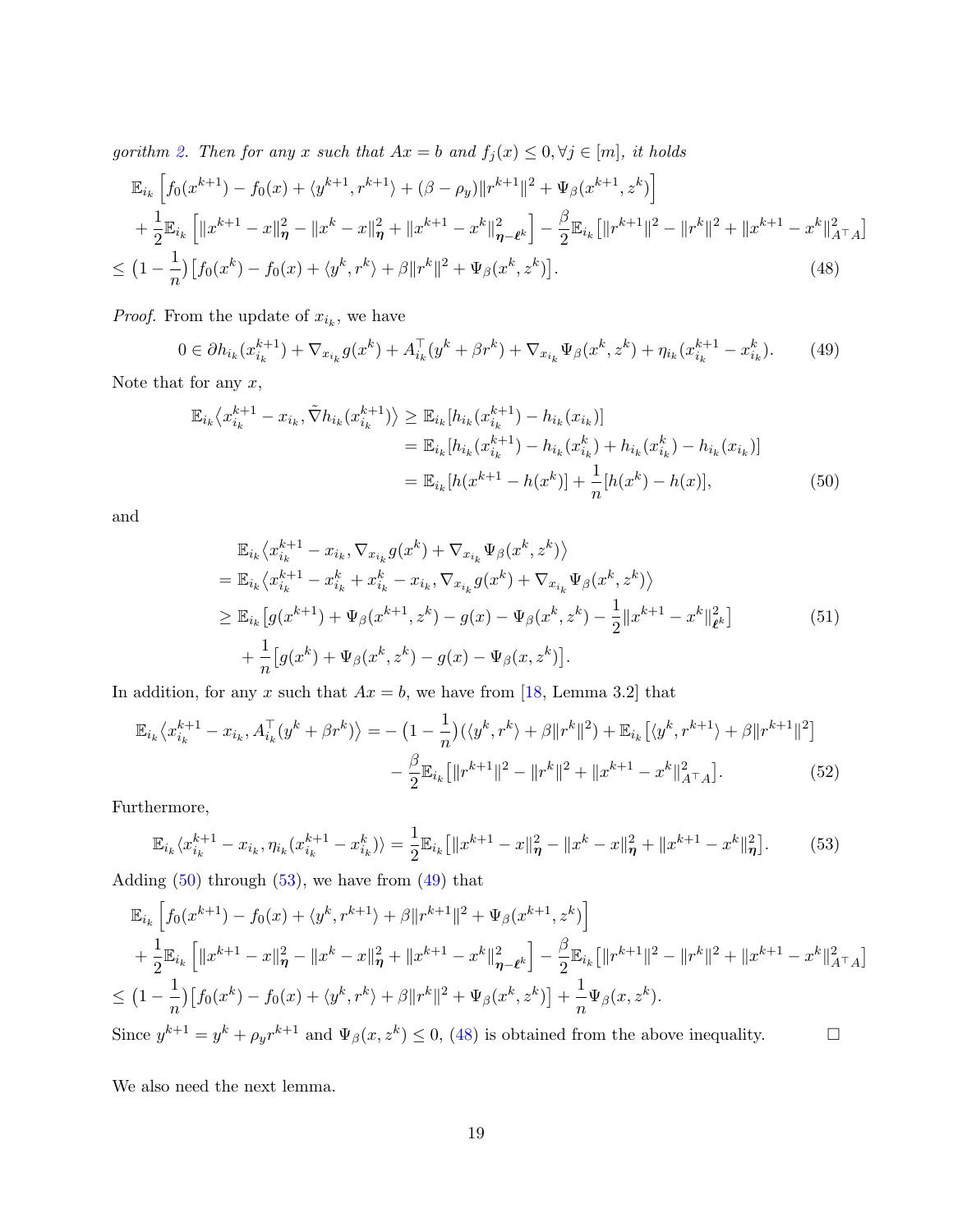**Lemma 4.1** For any  $\rho_z \leq \beta$ ,

<span id="page-19-3"></span>
$$
-\frac{1}{\rho_z}||z^{k+1} - z^k||^2 \le \Psi_\beta(x^{k+1}, z^k) - \Psi_\beta(x^{k+1}, z^{k+1})\tag{54}
$$

*Proof.* Since  $\rho_z \leq \beta$ , we have  $z_j^k \geq 0, \forall k$ . Let

$$
J_1^k = \{ j \in [m] : \beta f_j(x^{k+1}) + z_j^k \ge 0, \beta f_j(x^{k+1}) + z_j^{k+1} \ge 0 \},\tag{55a}
$$

$$
J_2^k = \{ j \in [m] : \beta f_j(x^{k+1}) + z_j^k \ge 0, \, \beta f_j(x^{k+1}) + z_j^{k+1} < 0 \},\tag{55b}
$$

$$
J_3^k = \{ j \in [m] : \beta f_j(x^{k+1}) + z_j^k < 0 \}. \tag{55c}
$$

For any  $j \in J_1^k \cup J_2^k$ ,  $z_j^{k+1} = z_j^k + \rho_z f_j(x^{k+1})$ , and for any  $j \in J_3^k$ ,  $z_j^{k+1} = \left(1 - \frac{\rho_z}{\beta}\right)$  $\frac{\partial z}{\partial}$ ) $z_j^k$  and  $\beta f_j(x^{k+1}) + z_j^{k+1} < 0$ . Hence,

$$
\Psi_{\beta}(x^{k+1}, z^k) - \Psi_{\beta}(x^{k+1}, z^{k+1})
$$
\n
$$
= \sum_{j \in J_1^k \cup J_2^k} \left( z_j^k f_j(x^{k+1}) + \frac{\beta}{2} [f_j(x^{k+1})]^2 \right) - \sum_{j \in J_3^k} \frac{(z_j^k)^2}{2\beta}
$$
\n
$$
- \sum_{j \in J_1^k} \left( z_j^{k+1} f_j(x^{k+1}) + \frac{\beta}{2} [f_j(x^{k+1})]^2 \right) + \sum_{j \in J_2^k \cup J_3^k} \frac{(z_j^{k+1})^2}{2\beta}
$$
\n
$$
= - \sum_{j \in J_1^k} \rho_z [f_j(x^{k+1})]^2 + \sum_{j \in J_2^k} \left( z_j^k f_j(x^{k+1}) + \frac{\beta}{2} [f_j(x^{k+1})]^2 + \frac{(z_j^{k+1})^2}{2\beta} \right)
$$
\n
$$
- \sum_{j \in J_3^k} \frac{(z_j^k)^2 - (z_j^{k+1})^2}{2\beta}
$$
\n(56)

For  $j \in J_2^k$ , we have

<span id="page-19-2"></span>
$$
z_j^k f_j(x^{k+1}) + \frac{\beta}{2} [f_j(x^{k+1})]^2 + \frac{(z_j^{k+1})^2}{2\beta}
$$
  
=  $z_j^k f_j(x^{k+1}) + \frac{\beta}{2} [f_j(x^{k+1})]^2 + \frac{(z_j^k + \rho_z f_j(x^{k+1}))^2}{2\beta}$   
=  $\frac{(z_j^k)^2}{2\beta} + (1 + \frac{\rho_z}{\beta}) z_j^k f_j(x^{k+1}) + (\frac{\beta}{2} + \frac{\rho_z^2}{2\beta}) [f_j(x^{k+1})]^2$   
 $\ge -\rho_z [f_j(x^{k+1})]^2,$  (57)

where the inequality follows from the Young's inequality. For  $j \in J_3^k$ , we have

<span id="page-19-1"></span><span id="page-19-0"></span>
$$
-\frac{(z_j^k)^2 - (z_j^{k+1})^2}{2\beta} = -\left(1 - \left(1 - \frac{\rho_z}{\beta}\right)^2\right)\frac{(z_j^k)^2}{2\beta} \ge -\frac{\rho_z}{\beta^2}(z_j^k)^2.
$$
 (58)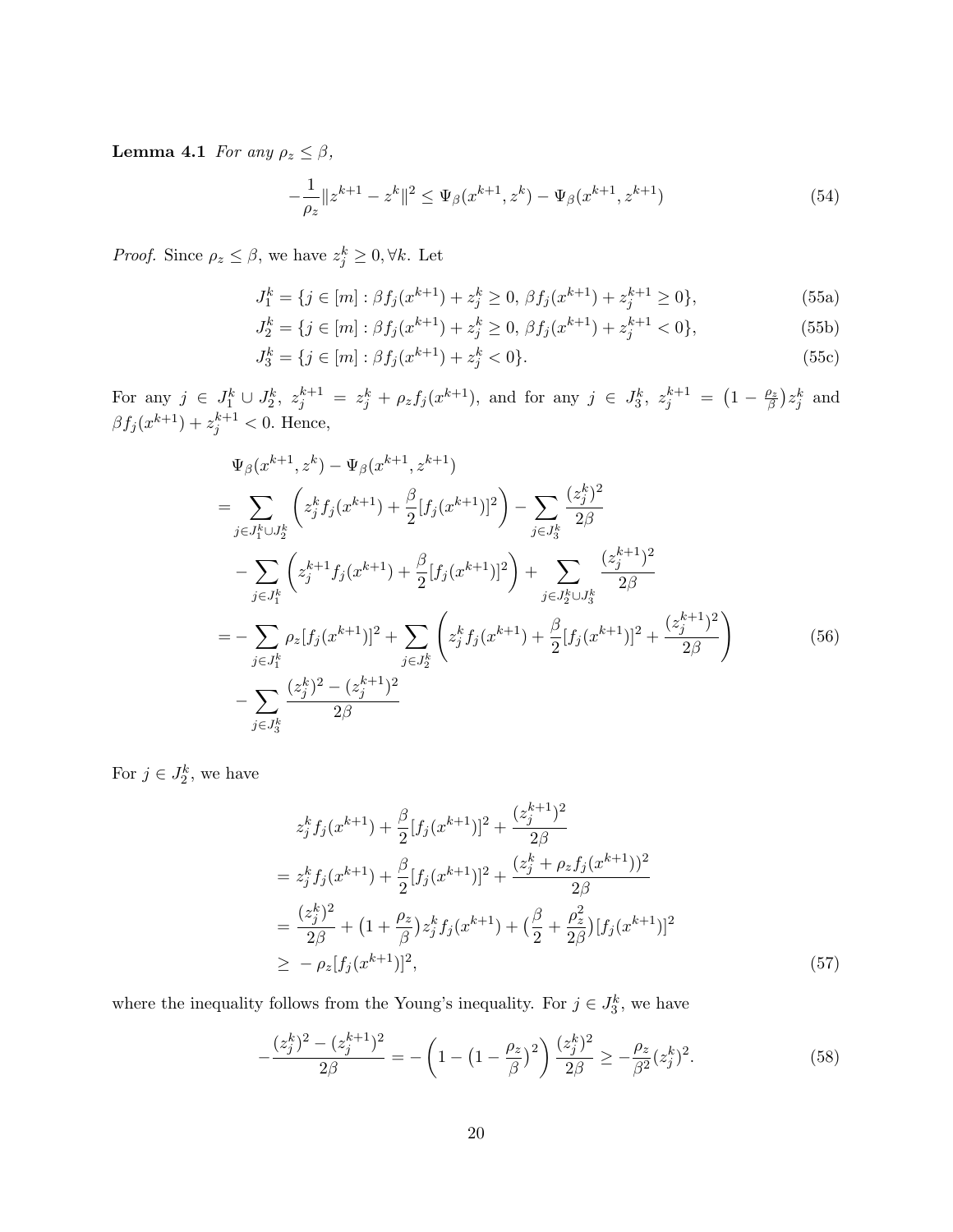Plugging  $(57)$  and  $(58)$  into  $(56)$  gives

$$
\Psi_{\beta}(x^{k+1}, z^k) - \Psi_{\beta}(x^{k+1}, z^{k+1}) \ge - \sum_{j \in J_1^k \cup J_2^k} \rho_z[f_j(x^{k+1})]^2 - \sum_{j \in J_3^k} \frac{\rho_z}{\beta^2} (z_j^k)^2 = -\frac{1}{\rho_z} ||z^{k+1} - z^k||^2,
$$

which completes the proof.  $\Box$ 

The following results are easy to show from the Young's inequality and the update rule of z.

**Lemma 4.2** For any y and  $z \geq 0$ ,

<span id="page-20-0"></span>
$$
\langle y, r^{k+1} \rangle \le \langle y^k, r^{k+1} \rangle + \frac{\beta}{2} \| r^{k+1} \|^2 + \frac{1}{2\beta} \| y^k - y \|^2,
$$
\n(59)

and

<span id="page-20-1"></span>
$$
0 \le \Psi_{\beta}(x^{k+1}, z^k) - \sum_{j=1}^m z_j f_j(x^{k+1}) + \frac{1}{2\beta} \|z^k - z\|^2
$$
\n
$$
(60)
$$

Proof. The inequality in [\(59\)](#page-20-0) directly follows from the Young's inequality. Let  $J_+^k = J_1^k \cup J_2^k$  and  $J_-^k = J_3^k$ , where  $J_1^k$ ,  $J_2^k$  and  $J_3^k$  are defined in [\(55\)](#page-19-3). Then

$$
\Psi_{\beta}(x^{k+1}, z^k) - \sum_{j=1}^m z_j f_j(x^{k+1}) + \frac{1}{2\beta} \|z^k - z\|^2
$$
\n
$$
= \sum_{j \in J_+^k} \left[ (z_j^k - z_j) f_j(x^{k+1}) + \frac{\beta}{2} [f_j(x^{k+1})]^2 + \frac{1}{2\beta} (z_j^k - z_j)^2 \right] + \sum_{j \in J_-^k} \left[ -\frac{(z_j^k)^2}{2\beta} - z_j f_j(x^{k+1}) + \frac{1}{2\beta} (z_j^k - z_j)^2 \right]
$$
\n
$$
\geq \sum_{j \in J_-^k} \left[ -\frac{(z_j^k)^2}{2\beta} - z_j f_j(x^{k+1}) + \frac{1}{2\beta} (z_j^k - z_j)^2 \right] \geq \sum_{j \in J_-^k} \frac{1}{2\beta} (z_j)^2,
$$

where the first inequality follows from the Young's inequality, and the second one holds because  $f_j(x^{k+1}) \leq -\frac{z_j^k}{\beta}, \forall j \in J^k_{-} \text{ and } z_j \geq 0, \forall j. \text{ This completes the proof.}$ 

<span id="page-20-3"></span>Using the previous establish results, we are now able to show the convergence rate of Algorithm [2.](#page-17-0)

**Theorem 4.2 (Sublinear convergence of BLALM)** Under Assumptions [1](#page-4-4) and [2,](#page-4-2) let  $\{w^k\}$  be the sequence from Algorithm [2](#page-17-0) with  $y^0 = 0$  and  $z^0 = 0$ . Assume  $\ell_i^k$  is upper bounded by  $\bar{\ell}_i$  for any  $i \in [n]$  and any k. If  $\rho_y \in (0, \frac{\beta}{n}]$  $\frac{\beta}{n}], \rho_z \in (0, \frac{\beta}{2n}$  $\frac{\beta}{2n}$ , and  $\eta_i \geq \bar{\ell}_i + \beta ||A_i||^2$ ,  $\forall i \in [n]$ , then

<span id="page-20-2"></span>
$$
\left| \mathbb{E}[f_0(\bar{x}^{k+1}) - f_0(x^*)] \right| \le \frac{1}{1 + \frac{k}{n}} \left( C_{x^0} + \frac{2\|y^*\|^2}{n\rho_y} + \frac{2\|z^*\|^2}{n\rho_z} \right), \quad (61a)
$$

$$
\mathbb{E}\left[\|A\bar{x}^{k+1} - b\| + \sum_{j=1}^{m} [f_j(\bar{x}^{k+1})]_+\right] \le \frac{1}{1+\frac{k}{n}} \left(C_{x^0} + \frac{(1+\|y^*\|)^2}{2n\rho_y} + \frac{1}{2n\rho_z} \sum_{j=1}^{m} \left(1 + z_j^*\right)^2\right),\tag{61b}
$$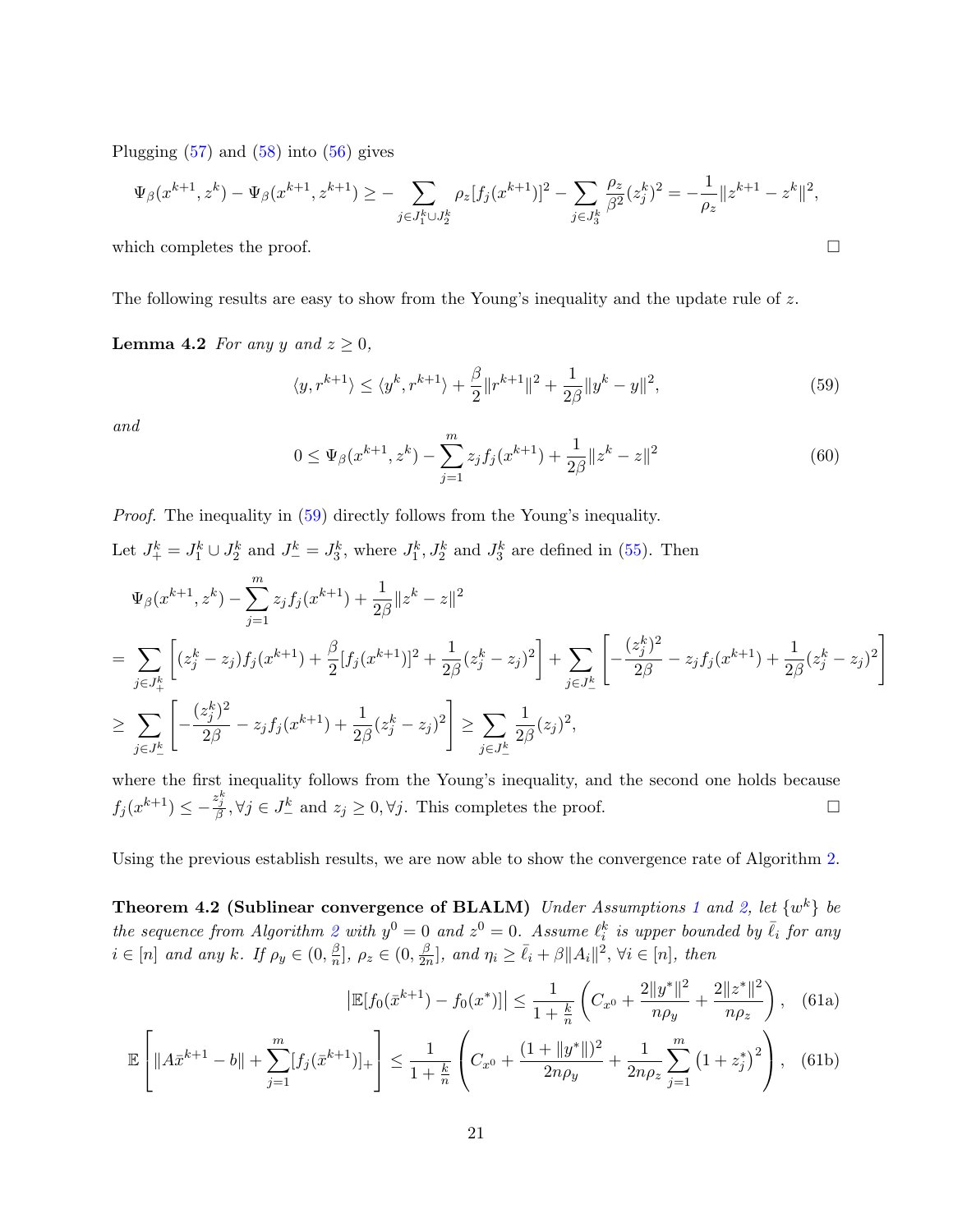where  $\bar{x}^{k+1} = \frac{1}{1+\frac{k}{n}} \sum_{t=0}^{k} x^{t+1}$ , and

$$
C_{x^{0}} = \left(1 - \frac{1}{n}\right) \left[ f_{0}(x^{0}) - f_{0}(x^{*}) + \frac{\beta}{2} \left( \|r^{0}\|^{2} + \sum_{j=1}^{m} [f_{j}(x^{0})]_{+}^{2} \right) \right] + \frac{1}{2} \|x^{0} - x^{*}\|_{\eta}^{2}.
$$

*Proof.* Since  $\eta_i \geq \bar{\ell}_i + \beta ||A_i||^2$ ,  $\forall i \in [n]$  and  $x_i^{k+1} = x_i^k$ ,  $\forall i \neq i_k$ , it holds

<span id="page-21-0"></span>
$$
||x^{k+1} - x^k||_{\eta - \ell^k}^2 \ge \beta ||x^{k+1} - x^k||_{A^\top A}^2.
$$

Hence, taking expectation on both sides of  $(48)$  with  $x = x^*$  and summing it up give

$$
\mathbb{E}\left[f_{0}(x^{k+1})-f_{0}(x^{*})+\langle y^{k}, r^{k+1}\rangle+\Psi_{\beta}(x^{k+1}, z^{k})\right]+\frac{\beta}{2}\mathbb{E}\|r^{k+1}\|^{2}
$$
\n
$$
+\frac{1}{n}\sum_{t=0}^{k-1}\mathbb{E}\left[f_{0}(x^{t+1})-f_{0}(x^{*})+\langle y^{t+1}, r^{t+1}\rangle+\Psi_{\beta}(x^{t+1}, z^{t})\right]+\left(\frac{\beta}{n}-\rho_{y}\right)\sum_{t=0}^{k-1}\mathbb{E}\|r^{t+1}\|^{2}
$$
\n
$$
+(1-\frac{1}{n})\sum_{t=0}^{k-1}\mathbb{E}\left[\Psi_{\beta}(x^{t+1}, z^{t})-\Psi_{\beta}(x^{t+1}, z^{t+1})\right]+\frac{1}{2}\mathbb{E}\|x^{k+1}-x^{*}\|_{\eta}^{2}
$$
\n
$$
\leq (1-\frac{1}{n})\left[f_{0}(x^{0})-f_{0}(x^{*})+\langle y^{0}, r^{0}\rangle+\frac{\beta}{2}\|r^{0}\|^{2}+\Psi_{\beta}(x^{0}, z^{0})\right]+\frac{1}{2}\|x^{0}-x^{*}\|_{\eta}^{2}-\frac{\beta}{2}\|r^{0}\|^{2}, (62)
$$

where in the first line, we have used  $y^{k+1} = y^k - \rho_y r^{k+1}$ . Summing [\(19\)](#page-7-4), [\(20\)](#page-7-5), and [\(21\)](#page-7-6) gives

$$
\frac{1}{2\rho_y} \left[ \|y^k - y\|^2 - \|y^0 - y\|^2 + \sum_{t=0}^{k-1} \|y^{t+1} - y^t\|^2 \right] - \sum_{t=0}^{k-1} \langle y^{t+1} - y, r^{t+1} \rangle
$$
  
+ 
$$
\frac{1}{2\rho_z} \left[ \|z^k - z\|^2 - \|z^0 - z\|^2 + \sum_{t=0}^{k-1} \|z^{t+1} - z^t\|^2 \right] + \frac{\beta - 2\rho_z}{2\rho_z^2} \sum_{t=0}^{k-1} \|z^{t+1} - z^t\|^2
$$
  

$$
\leq \sum_{t=0}^{k-1} \left[ \Psi_\beta(x^{t+1}, z^t) - \sum_{j=1}^m z_j f_j(x^{t+1}) \right].
$$

Since  $y^0 = 0$  and  $z^0 = 0$ , adding  $\frac{1}{n}$  of the above inequality to [\(62\)](#page-21-0), using Lemma [4.1,](#page-18-4) and noting  $\frac{\beta}{n} \geq \rho_y, \frac{\beta - \rho_z}{2n\rho_z^2}$  $\frac{\beta-\rho_z}{2n\rho_z^2} \geq \frac{1-\frac{1}{n}}{\rho_z}$  from the choice of  $\rho_y, \rho_z$ , we have

<span id="page-21-1"></span>
$$
\mathbb{E}\left[f_{0}(x^{k+1})-f_{0}(x^{*})+\langle y^{k}, r^{k+1}\rangle+\Psi_{\beta}(x^{k+1}, z^{k})\right]+\frac{\beta}{2}\mathbb{E}\|r^{k+1}\|^{2}+\frac{1}{2n\rho_{y}}\mathbb{E}\|y^{k}-y\|^{2}
$$
\n
$$
+\frac{1}{2}\mathbb{E}\|x^{k+1}-x^{*}\|_{\eta}^{2}+\frac{1}{2n\rho_{z}}\mathbb{E}\|z^{k}-z\|^{2}+\frac{1}{n}\sum_{t=0}^{k-1}\mathbb{E}[\Phi(x^{t+1};x^{*},y,z)]
$$
\n
$$
\leq (1-\frac{1}{n})\left[f_{0}(x^{0})-f_{0}(x^{*})+\beta\|r^{0}\|^{2}+\Psi_{\beta}(x^{0},0)\right]+\frac{1}{2}\|x^{0}-x^{*}\|_{\eta}^{2}-\frac{\beta}{2}\|r^{0}\|^{2}
$$
\n
$$
+\frac{1}{2n\rho_{y}}\|y\|^{2}+\frac{1}{2n\rho_{z}}\|z\|^{2}.\tag{63}
$$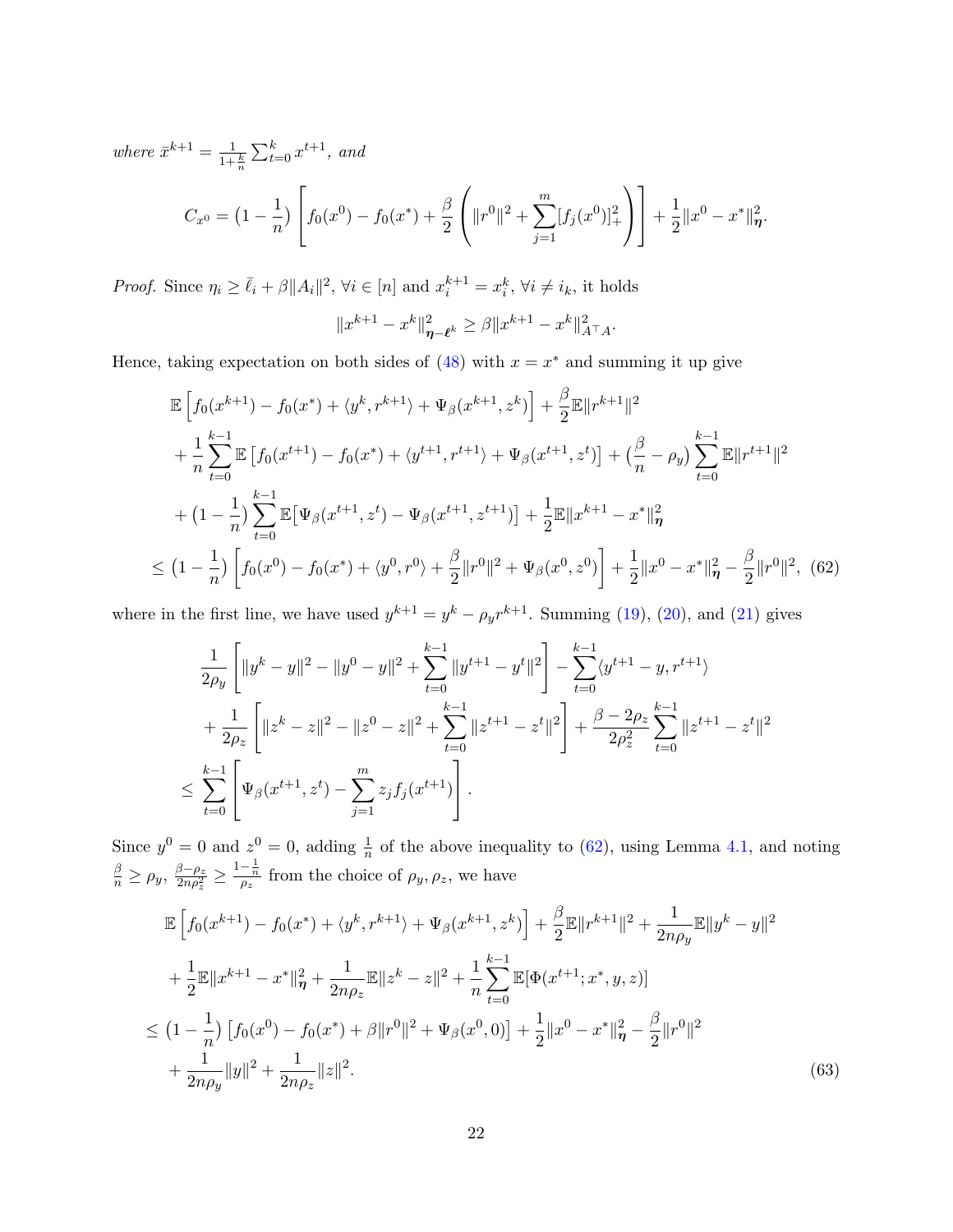<span id="page-22-2"></span>Note  $\Psi_{\beta}(x^0, 0) = \sum_{j=1}^m [f_j(x^0)]_+^2$ . Since  $\rho_y, \rho_z \leq \frac{\beta}{n}$  $\frac{\beta}{n}$ , plugging [\(59\)](#page-20-0) and [\(60\)](#page-20-1) into [\(63\)](#page-21-1) and using the convexity of  $f_i$ 's yield

$$
\mathbb{E}[\Phi(\bar{x}^{k+1};x^*,y,z)] \leq \frac{1}{1+\frac{k}{n}} \left( C_{x^0} + \frac{1}{2n\rho_y} ||y||^2 + \frac{1}{2n\rho_z} ||z||^2 \right).
$$

Therefore, we complete the proof by Lemma [2.4.](#page-6-2)

**Remark 4.1** If n block updates of x costs roughly the same as one full update to x, then the results in [\(61\)](#page-20-2) are comparable to those in [\(34\)](#page-11-1) by noting their differences in choosing  $\rho_y, \rho_z$ . One drawback of Theorem [4.2](#page-20-3) is the assumption on the upper bound of  $\ell^k$ . From [\(13\)](#page-5-4), we see that the upper bound can be pre-calculated if  $f_j(x)$ ,  $\forall j \in [m]$  are affine. However, in general, it is unknown and dependent on the iterates. Numerically, we can gradually increase  $\eta_i$  by a fixed amount or ratio if  $\eta_i < \ell_i^k + \beta ||A_i||^2$  is detected or by backtracking until the following inequality holds:

<span id="page-22-1"></span>
$$
F_{\beta}(x^{k+1}, y^k, z^k) \le F_{\beta}(w^k) + \left\langle \nabla_{x_{ik}} F_{\beta}(w^k), x_{i_k}^{k+1} - x_{i_k}^k \right\rangle + \frac{\eta_{i_k}}{2} \|x_{i_k}^{k+1} - x_{i_k}^k\|^2. \tag{64}
$$

After finitely many increases,  $\ell_i^k + \beta ||A_i||^2 \leq \eta_i$ ,  $\forall i$ , will hold in high probability for every k. This can be explained by the following arguments.

Let  $\eta_i = \zeta \geq 1, \forall i \in [n]$ . Since  $n \rho_z \leq \frac{\beta}{2}$  $\frac{\beta}{2}$ , then from [\(6\)](#page-4-3), [\(63\)](#page-21-1) with  $(y, z) = (y^*, z^*)$ , [\(59\)](#page-20-0), and [\(60\)](#page-20-1), it follows that

$$
\mathbb{E}||x^{k} - x^{*}|| \leq \sqrt{\frac{C_{x0}}{\zeta}} + ||x^{0} - x^{*}|| + \frac{||y^{*}||}{\sqrt{n_{\rho_{y}}\zeta}} + \frac{||z^{*}||}{\sqrt{n_{\rho_{z}}\zeta}},
$$
  

$$
\mathbb{E}||z^{k} - z^{*}|| \leq \sqrt{\beta C_{x^{0}}} + \sqrt{\beta \zeta}||x^{0} - x^{*}|| + \sqrt{\frac{\beta}{n_{\rho_{y}}}}||y^{*}|| + \sqrt{\frac{\beta}{n_{\rho_{z}}}}||z^{*}||.
$$

Hence, we have from [\(29\)](#page-9-1) that  $\mathbb{E}[\ell_i^k] = O(k)$ √  $\overline{\zeta}$ ). By the Markov inequality, for every  $k, \ell_i^k \leq \eta_i, \forall i \in$ [n] holds in high probability if  $\eta_i \gg \zeta$ ,  $\forall i \in [n]$ , where  $\zeta \geq 1$  satisfies

$$
\underline{\zeta} \ge L_g + \beta ||A||^2 + \beta \sum_{j=1}^m B_j^2 + \beta \sum_{j=1}^m B_j L_j \left( \sqrt{C_{x^0}} + ||x^0 - x^*|| + \frac{||y^*||}{\sqrt{n \rho_y}} + \frac{||z^*||}{\sqrt{n \rho_z}} \right) + \sqrt{\sum_{j=1}^m L_j^2} \left( ||z^*|| + \sqrt{2\beta C_{x^0}} + \sqrt{2\beta \underline{\zeta}} ||x^0 - x^*|| + \sqrt{\frac{2\beta}{n \rho_y}} ||y^*|| + \sqrt{\frac{2\beta}{n \rho_z}} ||z^*|| \right).
$$

**Remark 4.2** If Assumption [3](#page-12-3) is satisfied, we can also show a local linear convergence result of Algorithm [2](#page-17-0) following the analysis in section [3.2](#page-12-4) and that in  $[20]$ . We do not expand details here but leave it to interested readers.

### <span id="page-22-0"></span>5 Applications

In this section, we give a few applications that can be formulated in the form of [\(1\)](#page-1-0) and discuss how Algorithm [1](#page-7-0) and/or Algorithm [2](#page-17-0) can be applied.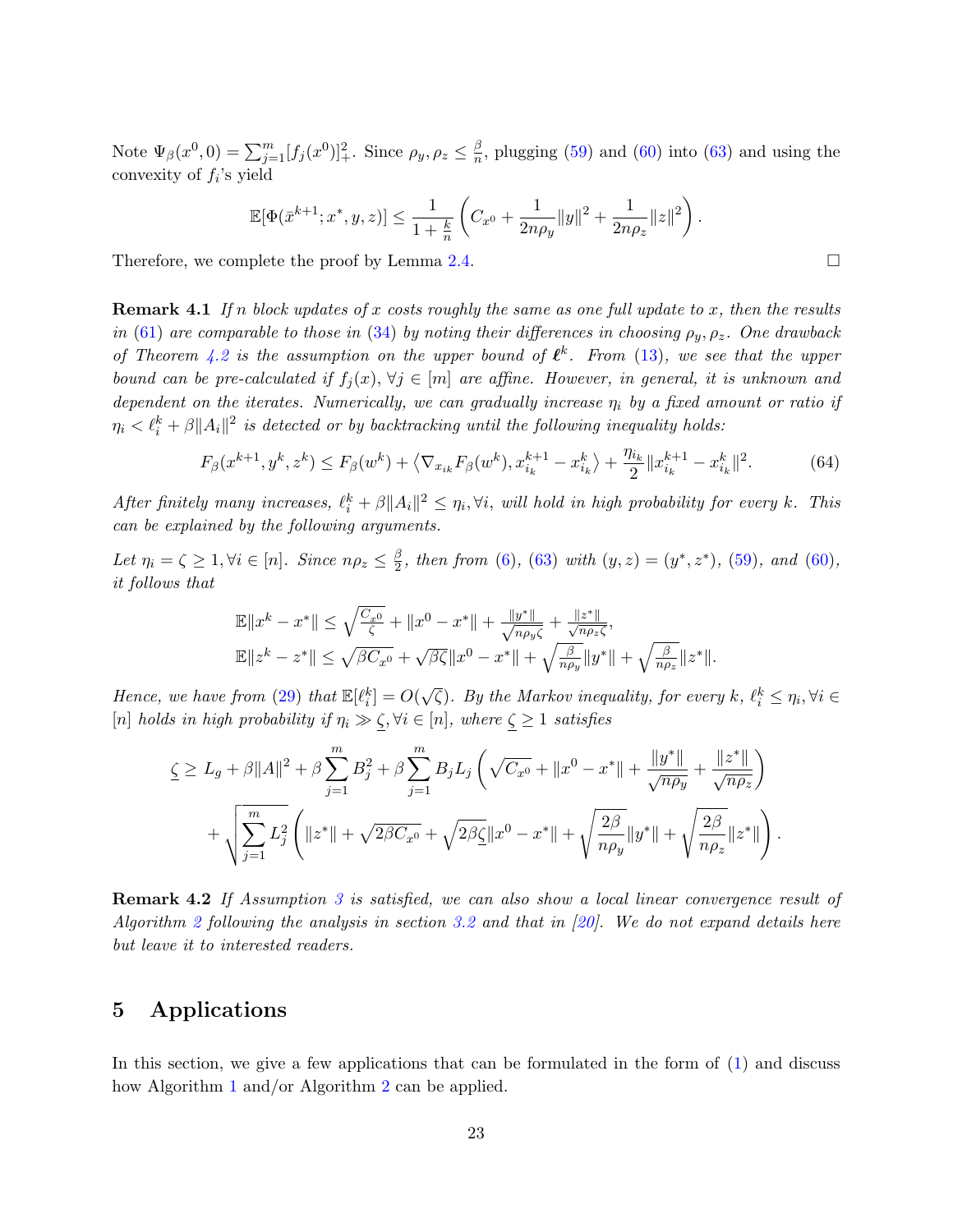### 5.1 Basis pursuit denosing

Suppose we observe a noisy measurement  $b = A\theta^o + \xi$  of a signal  $\theta^o$ , where A is a measuring matrix, and  $\xi$  is a noise vector. Assume  $\theta^o$  can be sparsely represented by a dictionary D. Then we can recover the signal through solving the so-called basis pursuit denoising (BPDN) problem:

<span id="page-23-0"></span>
$$
\min_{x} \|x\|_{1}, \text{ s.t. } \|ADx - b\|^{2} \le \delta,
$$
\n(65)

where  $\delta$  measures the noise level. Upon obtaining a solution  $x^*$  to [\(65\)](#page-23-0), we let  $\theta^r = Dx^*$  be the recovered signal. Depending on the application, one can impose certain bounds on  $x$  to make the recovered signal physically meaningful. In this case, all conditions in Assumption [2](#page-4-2) holds. In addition, assuming  $b \in \text{Range}(AD)$ , then Slater condition holds, and thus Assumption [1](#page-4-4) is satisfied. Hence, Algorithm [1](#page-7-0) is applicable, and the x-subproblem  $(18a)$  has closed-form solution by shrinkage or soft-thresholding. If A and D are stored as matrices,  $(65)$  is coordinate friendly, and we can also use Algorithm [2.](#page-17-0) However, for certain signal processing problems, evaluating  $A\theta$  and/or  $Dx$ may not require explicit form of  $A$  or  $D$  but can be efficiently realized, such as a partial circulant A and/or a discrete cosine dictionary D. For this case, Algorithm [2](#page-17-0) will not be as efficient as Algorithm [1](#page-7-0) since evaluating coordinate gradient of  $||ADx - b||^2$  may require full gradient.

### 5.2 Quadratically constrained quadratic programming

The quadratically constrained quadratic programming (QCQP) can be formulated as

<span id="page-23-1"></span>
$$
\min_{x \in \mathbb{R}^p} \frac{1}{2} x^\top Q_0 x + c_0^\top x + d_0
$$
\n
$$
\text{s.t. } \frac{1}{2} x^\top Q_j x + c_j^\top x + d_j \le 0, \forall j \in [m],
$$
\n
$$
Ax = b,
$$
\n
$$
l_i \le x_i \le u_i, \forall i \in [p].
$$
\n(66)

Let  $\mathcal{X} = [l_1, u_1] \times \cdots \times [l_p, u_p]$  and  $h(x) = \iota_{\mathcal{X}}(x)$ . Then [\(66\)](#page-23-1) can be written as [\(1\)](#page-1-0) by adding  $h(x)$ into the objective. When every  $Q_j$  is positive semidefinite, the problem is convex, and if all  $l_i$ 's and  $u_i$ 's are finite, then  $\mathcal X$  is bounded and all conditions in Assumption [2](#page-4-2) hold. Hence, we can apply Algorithm [1](#page-7-0) to find a solution of  $(66)$ , and the solution of x-subproblem  $(18a)$  can be explicitly given by performing projection to a box constraint. In addition, the problem is coordinate friendly since evaluating the partial derivative of  $\frac{1}{2}x^{\top}Q_jx + c_j^{\top}x + d_j$  about each  $x_i$  costs roughly  $\frac{1}{p}$  of computing the full gradient. Furthermore, if we maintain  $Q_i x$ , then calculating the function value is negligible compared to the gradient computation. Therefore, we can also apply Algorithm [2](#page-17-0) to the QCQP.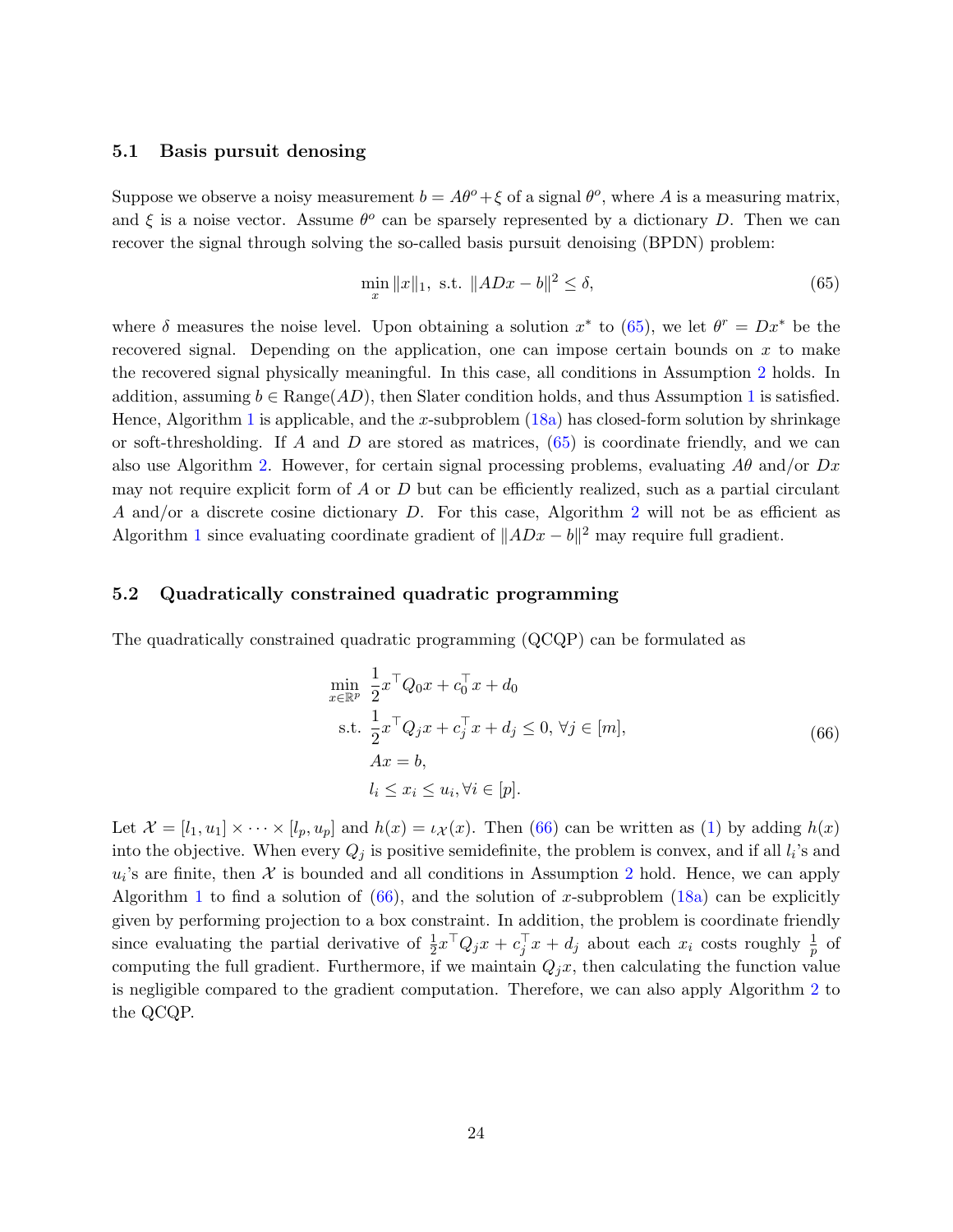#### <span id="page-24-3"></span>5.3 Finite minimax problems

Many applications can be formulated as a finite minimax problem (e.g., see [\[15\]](#page-28-11) and the references therein):

<span id="page-24-1"></span>
$$
\min_{x \in \mathcal{X}} \max_{1 \le j \le m} f_j(x),\tag{67}
$$

where each  $f_j$  is a smooth convex function. Although all  $f_j$ 's are differentiable, the objective of  $(67)$  is generally not differentiable due to the max operation. Introducing variable t and requiring  $\max_{1 \leq j \leq m} f_j(x) \leq t$ , one can express the minimax problem equivalently to

<span id="page-24-2"></span>
$$
\min_{x \in \mathcal{X}, t} t, \text{ s.t. } f_j(x) - t \le 0, \forall j \in [m]. \tag{68}
$$

For any  $x \in \text{int}(\mathcal{X})$ , each inequality constraint holds strictly at  $(x, \max_i f_i(x) + 1)$ , and thus the Slater condition holds. Hence, Assumption [1](#page-4-4) is satisfied. In addition, if  $\mathcal X$  is bounded, then all conditions in Assumption [2](#page-4-2) also hold. Therefore, we can use Algorithm [1](#page-7-0) to find a solution of  $(68)$ and equivalently [\(67\)](#page-24-1), and every iteration requires performing a projection to  $\mathcal{X}$ . Depending on applications, one may also apply Algorithm [2](#page-17-0) if the problem is coordinate friendly, for example, every  $f_i$  is a quadratic function.

### <span id="page-24-0"></span>6 Numerical experiments

In this section, we test Algorithms [1](#page-7-0) and [2](#page-17-0) on BPDN [\(65\)](#page-23-0) and QCQP [\(66\)](#page-23-1) to show their numerical performance. The two algorithms are named as LALM and BLALM respectively. For both algorithms, we choose the parameter  $\eta$  by backtracking. More precisely, at each iteration k, for LALM, we start from  $\eta^k = \eta^{k-1}$  and multiply it by 1.5 if [\(17\)](#page-6-3) fails, and for BLALM, we initialize  $\eta_{i_k}^k = \eta_{i_k}^{k-1}$  and multiply it by 1.5 if [\(64\)](#page-22-1) does not hold. For both tests, we run the compared methods to  $10^5$  epochs, where one epoch is equivalent to n block updates. Optimal solutions to both tested problems are computed by CVX [\[8\]](#page-27-8) with high precision.

### 6.1 Basis pursuit denoising

In this test, we show the convergence speed of LALM and BLALM on solving BPDN [\(65\)](#page-23-0). For simplicity, we set  $D = I$ . The matrix  $A \in \mathbb{R}^{50 \times 100}$  is randomly generated according to the standard Gaussian distribution, and the underlying sparse signal  $x<sup>o</sup>$  has 5 nonzero components following the standard Gaussian distribution. Then we let  $b = Ax^0 + 0.1\xi$ , where  $\xi$  is a unit Gaussian noise vector. For BLALM, we evenly partition the variable x into 10 blocks. The parameter  $\beta$  is simply set to 1 for both methods, and  $\rho_z = \beta$  is set for LALM and  $\rho_z = \frac{\beta}{10}$  for BLALM. Note that for the latter, the value of  $\rho_z$  is larger than that given by the theorem, and the algorithm still works well. This may indicate that our analysis is not tight.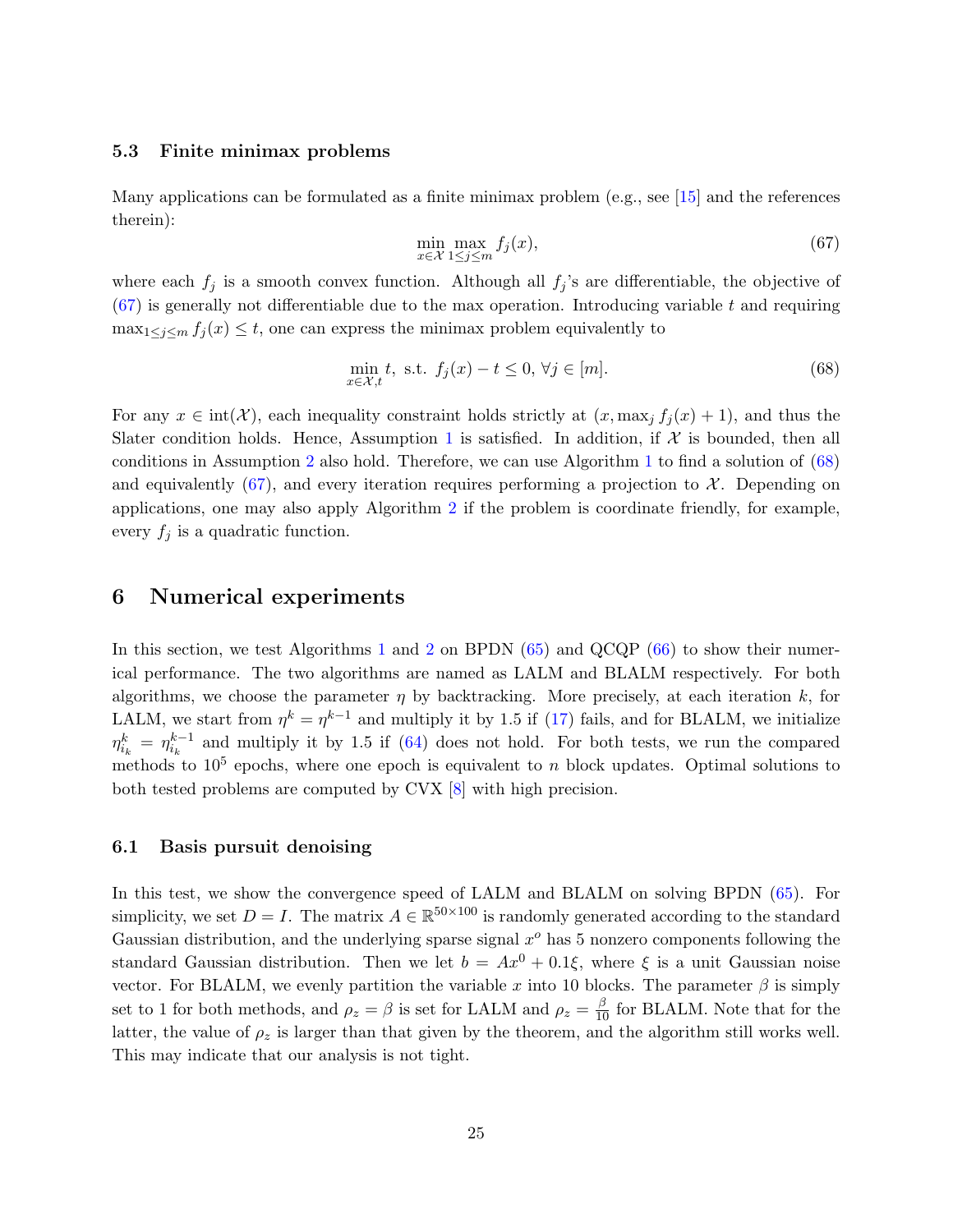<span id="page-25-3"></span>

<span id="page-25-2"></span>Figure 1: Convergence behaviors of Algorithm [1](#page-7-0) (named LALM) and Algorithm [2](#page-17-0) (named BLALM) on the BPDN problem [\(65\)](#page-23-0). Left: distance of objective value to the optimal value  $|f_0(x) - f_0(x^*)|$ ; Right: constraint residual  $\sum_{j=1}^{m} [f_j(x)]_+$ . "ergodic" curves are measured by averaged iterate  $\bar{x}^k$ and "nonergodic" ones by actual iterate  $x^k$ . The missing part on each constraint violation curve corresponds to zero residual.

Figure [1](#page-25-2) plots the objective values and constraint residuals produced by both algorithms, where the curve corresponding to "ergodic" is obtained by using the averaged iterates  $\bar{x}^k$  and "nonergodic" by the actual iterate  $x^k$ . The missing part on each constraint violation curve corresponds to zero residual. Since LALM and BLALM have similar per-epoch complexity, their comparison in terms of running time is similar to that in Figure [1.](#page-25-2) From the figure, we see that BLALM is better than LALM in terms of both ergodic and nonergodic iterates. The ergodic convergence speed of both methods is precisely the order of  $\frac{1}{k}$  and matches our theorems. However, the nonergodic convergence is significantly faster, especially as the iterate approaches to optimality. This is possibly because the iterate enters a region where the algorithm has linear convergence as indicated by the analysis in section [3.2.](#page-12-4) For this reason, we use the actual iterate in the next test.

### <span id="page-25-1"></span>6.2 Quadratically constrained quadratic programming

In this subsection, we test LALM and BLALM on the QCQP problem [\(66\)](#page-23-1) and compare them to the recently proposed first-order primal-dual type method by Yu&Neely [\[21\]](#page-28-8). They consider a smooth constrained convex program in the form of [\(1\)](#page-1-0) without an explicit linear equality constraint. Their method that we name as PD-YN iteratively performs the updates:

<span id="page-25-0"></span>
$$
x^{k+1} = \mathcal{P}_{\mathcal{X}}\left(x^k - \frac{1}{\eta} \left[\nabla f_0(x^k) + \sum_{j=1}^m \left(\lambda_j^k + f_j(x^k)\right) \nabla f_j(x^k)\right]\right),\tag{69a}
$$

$$
\lambda_j^{k+1} = \max\left(-f_j(x^k), \lambda_j^k + f_j(x^k)\right), \forall j \in [m],\tag{69b}
$$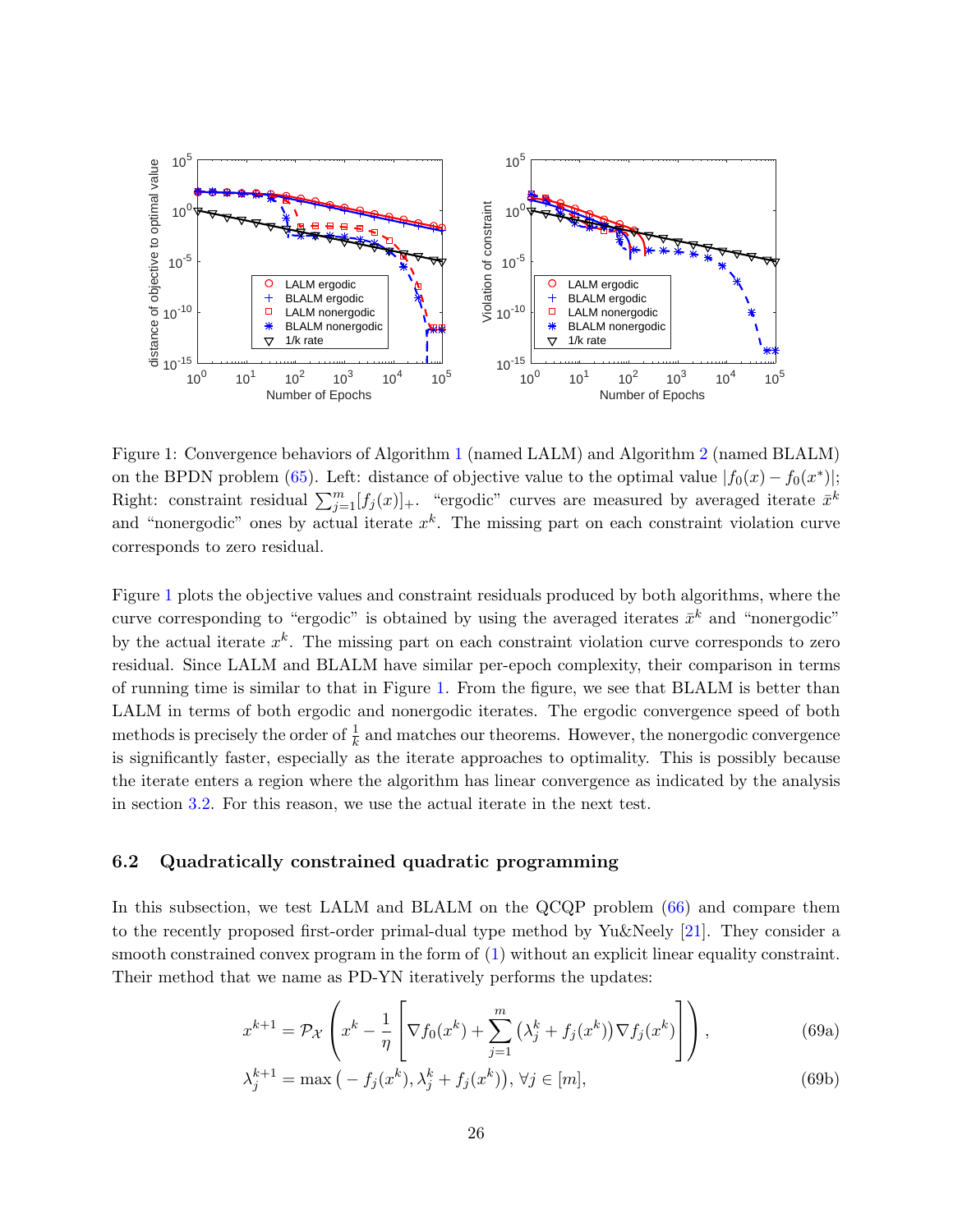<span id="page-26-1"></span>

<span id="page-26-0"></span>Figure 2: Convergence behaviors of Algorithm [1](#page-7-0) (named LALM), Algorithm [2](#page-17-0) (named BLALM), and the primal-dual type method (named PD-YN) in [\[21\]](#page-28-8) on the QCQP problem [\(66\)](#page-23-1). Left: distance of objective value to the optimal value  $|f_0(x) - f_0(x^*)|$ ; Right: constraint residual  $\sum_{j=1}^{m} [f_j(x)]_+$ . The missing part on each constraint violation curve corresponds to zero residual.

where  $\lambda_j^0 = \max(0, -f_j(x^0)), \forall j \in [m],$  and  $\eta$  is the step size. In the test, we also choose  $\eta$ adaptively by backtracking such that

$$
\phi(x^{k+1}, z^k) \le \phi(x^k, z^k) + \langle \nabla_x \phi(x^k, z^k), x^{k+1} - x^k \rangle + \frac{\eta^k}{2} \|x^{k+1} - x^k\|^2,
$$

where  $\phi(x, z) = f_0(x) + \sum_{j=1}^m z_j f_j(x)$  and  $z_j^k = \lambda_j^k + f_j(x^k)$ . Although [\[21\]](#page-28-8) does not show the convergence of PD-YN with the above adaptive  $\eta^k$ , we observe its better performance than that with a fixed  $\eta$ .

The problem size is set to  $m = 10$  and  $p = 2000$ . We randomly generate SPD matrices  $Q_j, j =$  $0, 1, \ldots, m$ . A is set to zero, i.e., there is no linear equality constraint. The vector  $c_j$ 's are generated according to the standard Gaussian distribution, and  $d_0 = 0$  and each  $d_i$  is a negative number for  $j \in [m]$ . Also we set  $l_i = -10$  and  $u_i = 10$  for each  $i \in [p]$ . Hence, the zero vector is an interior point of  $X$  and makes every inequality hold strictly, namely, the Slater condition holds. We set  $\beta = 0.1$  for both LALM and BLALM, and for the latter, we evenly partition the variable into 200 blocks. The parameter  $\rho_z$  is set to  $\beta$  and  $\frac{\beta}{200}$  for the two algorithms respectively.

Figure [2](#page-26-0) plots the results by the three compared algorithms. Both the proposed methods perform significantly better than PD-YN, and BLALM is the best among the three. In addition, we notice that LALM and BLALM converge linearly when the iterate approaches to optimality, as indicated by Theorem [3.5.](#page-15-2)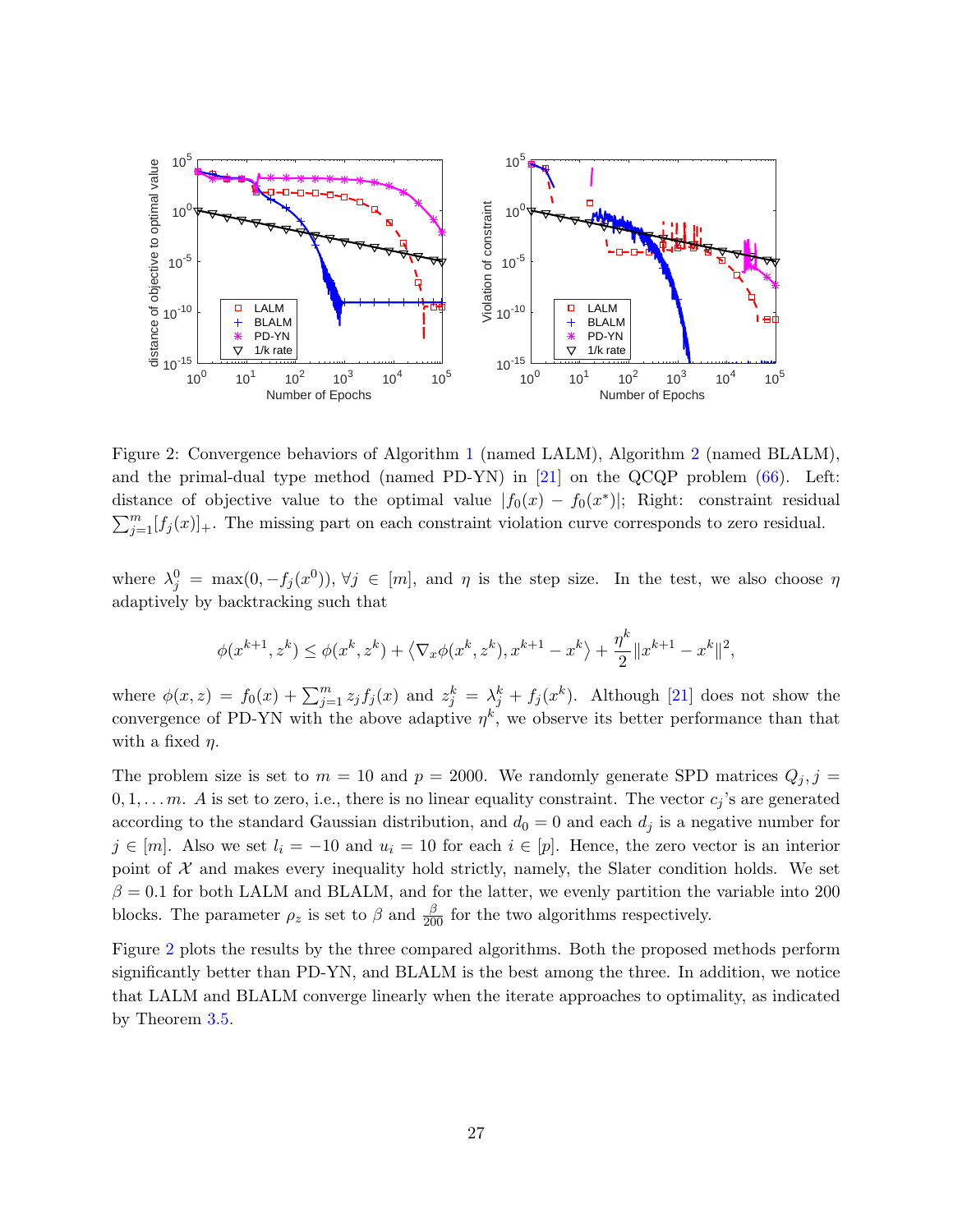# <span id="page-27-6"></span>7 Conclusions

We have presented a first-order method for solving composite convex programming with both equality and smooth nonlinear inequality constraints. The method is derived from proximal linearization of the classic augmented Lagrangian function. Its global iterate convergence and global sublinear and local linear convergence results have been established. For the problem that has coordinate friendly structure, we have also proposed a first-order randomized block update method and shown its global sublinear convergence in expectation. In addition, we have implemented the two methods on solving the basis pursuit denoising problem and the convex quadratically constrained quadratic programming. Global sublinear and local linear convergence are both observed in the numerical experiments.

# References

- <span id="page-27-0"></span>[1] A. Ben-Tal and M. Zibulevsky. Penalty/barrier multiplier methods for convex programming problems. SIAM Journal on Optimization, 7(2):347–366, 1997. [2](#page-1-2)
- <span id="page-27-1"></span>[2] D. P. Bertsekas. Nonlinear programming. Athena scientific Belmont, 1999. [3](#page-2-0)
- <span id="page-27-2"></span>[3] D. P. Bertsekas. Constrained optimization and Lagrange multiplier methods. Academic press, 2014. [3](#page-2-0)
- <span id="page-27-7"></span>[4] P. L. Combettes and J.-C. Pesquet. Stochastic quasi-fejer block-coordinate fixed point iterations with random sweeping. SIAM Journal on Optimization, 25(2):1221–1248, 2015. [7](#page-6-4)
- <span id="page-27-3"></span>[5] Y. Cui, X. Li, D. Sun, and K.-C. Toh. On the convergence properties of a majorized alternating direction method of multipliers for linearly constrained convex optimization problems with coupled objective functions. Journal of Optimization Theory and Applications, 169(3):1013– 1041, 2016. [3](#page-2-0)
- [6] X. Gao, Y. Xu, and S. Zhang. Randomized primal-dual proximal block coordinate updates. arXiv preprint arXiv:1605.05969, 2016. [3](#page-2-0)
- <span id="page-27-4"></span>[7] X. Gao and S.-Z. Zhang. First-order algorithms for convex optimization with nonseparable objective and coupled constraints. Journal of the Operations Research Society of China, 5(2):131–159, 2017. [3](#page-2-0)
- <span id="page-27-8"></span>[8] M. Grant, S. Boyd, and Y. Ye. CVX: Matlab software for disciplined convex programming, 2008. [25](#page-24-3)
- <span id="page-27-5"></span>[9] M. Hong, T.-H. Chang, X. Wang, M. Razaviyayn, S. Ma, and Z.-Q. Luo. A block successive upper bound minimization method of multipliers for linearly constrained convex optimization. arXiv preprint arXiv:1401.7079, 2014. [3](#page-2-0)